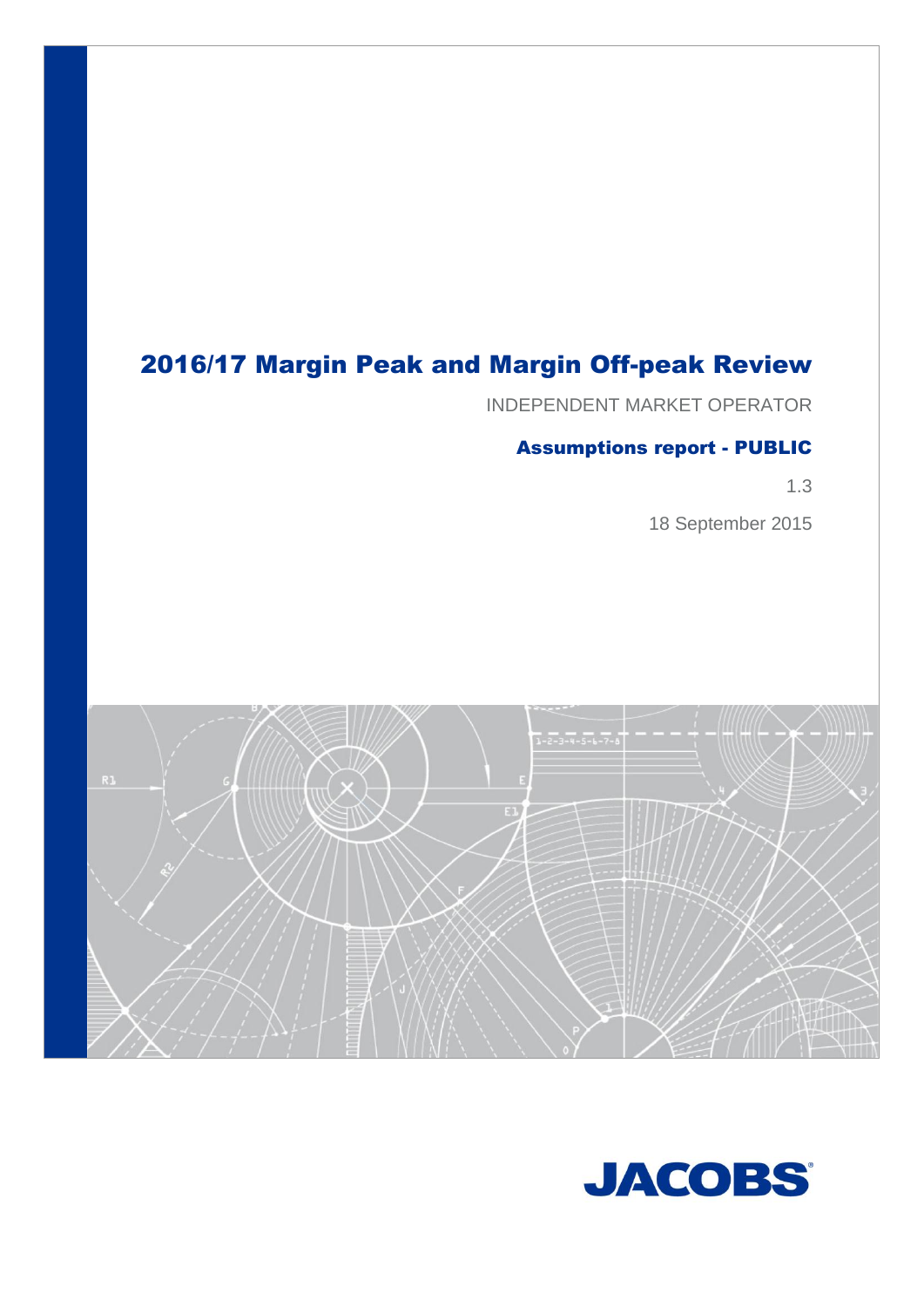

#### 2016/17 Margin Peak and Margin Off-peak Review

| Project no:                  | RO028200                                                                               |
|------------------------------|----------------------------------------------------------------------------------------|
| Document title:              | Assumptions report - PUBLIC                                                            |
| Document no:                 | 1.3                                                                                    |
| Date:                        | 18 September 2015                                                                      |
| Client name:                 | Independent Market Operator                                                            |
| Client no:                   | MAD <sub>286</sub>                                                                     |
| Project manager: Paul Nidras |                                                                                        |
| Author:                      | Paul Nidras                                                                            |
| File name:                   | C:\Users\SHyland\Desktop\IMO 2015 Margin Values\Assumptions Report-v0.2<br>PUBLIC.docx |

Jacobs Group (Australia) Pty Limited ABN 37 001 024 095 Floor 11, 452 Flinders Street Melbourne VIC 3000 PO Box 312, Flinders Lane T +61 3 8668 3000 F +61 3 8668 3001 www.jacobs.com

COPYRIGHT: The concepts and information contained in this document are the property of Jacobs Group (Australia) Pty Limited. Use or copying of this document in whole or in part without the written permission of Jacobs constitutes an infringement of copyright.

# **Version** Date **Description By Review Approved** 1.0 | 8 Sep 2015 | Initial draft | S Hyland | P Nidras | P Nidras 1.1 15 Sep 2015 | Incorporated IMO feedback | P Nidras | P Nidras | P Nidras | P Nidras 1.2 16 Sep 2015 Additional IMO feedback incorporated P Nidras P Nidras P Nidras 1.3 18 Sep 2015 Final Jacobs review P Nidras W Gerardi W Gerardi

#### **Document history and status**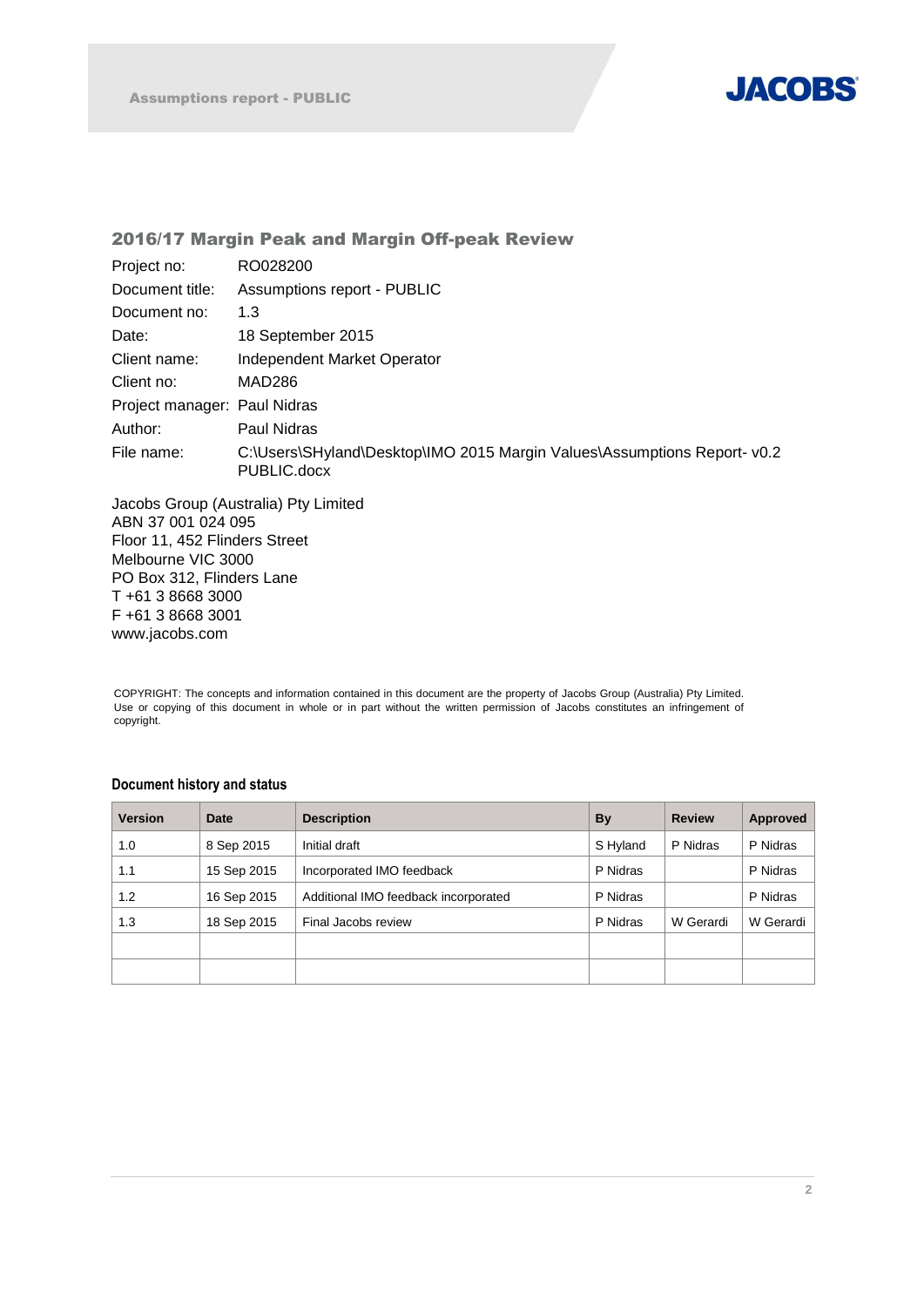

### **Contents**

| 1.    |  |
|-------|--|
| 2.    |  |
| 2.1   |  |
| 2.2   |  |
| 2.3   |  |
| 2.4   |  |
| 3.    |  |
| 4.    |  |
| 5.    |  |
| 5.1   |  |
| 5.2   |  |
| 6.    |  |
| 6.1   |  |
| 6.1.1 |  |
| 6.2   |  |
| 7.    |  |
| 7.1   |  |
| 7.1.1 |  |
| 7.1.2 |  |
| 7.1.3 |  |
| 7.1.4 |  |
| 7.1.5 |  |
| 7.2   |  |
| 8.    |  |
| 8.1   |  |
| 8.2   |  |
| 8.3   |  |
| 8.4   |  |
| 8.5   |  |
| 8.6   |  |

## Appendix A. Pipeline tariffs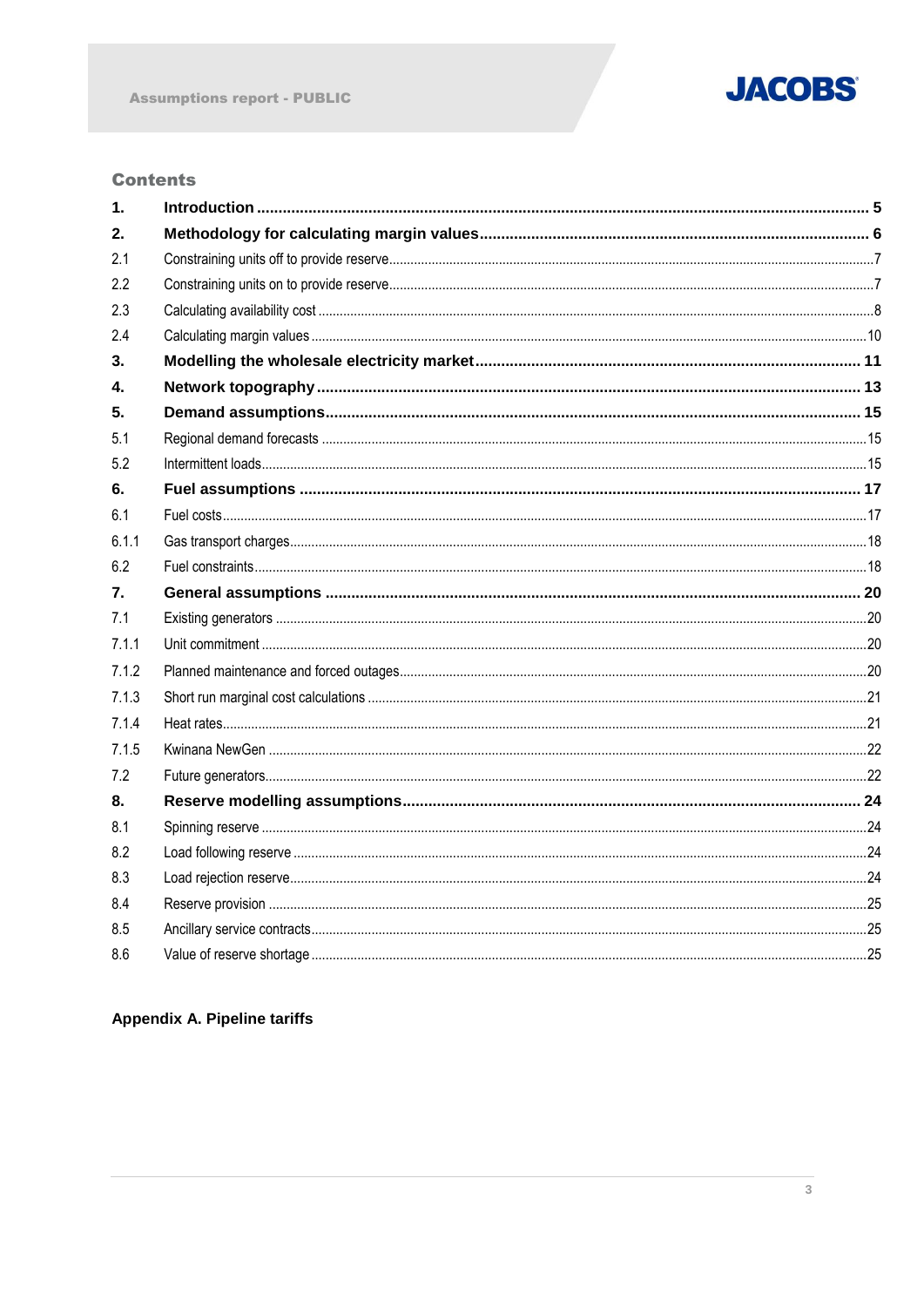

#### **Important note about your report**

The sole purpose of this report and the associated services performed by Jacobs is to determine margin peak and margin off-peak values that will apply to Synergy for its provision of ancillary services in the WEM in accordance with the scope of services set out in the contract between Jacobs and the Client. That scope of services, as described in this report, was developed with the Client.

In preparing this report, Jacobs has relied upon, and presumed accurate, any information (or confirmation of the absence thereof) provided by the Client and/or from other sources. Except as otherwise stated in the report, Jacobs has not attempted to verify the accuracy or completeness of any such information. If the information is subsequently determined to be false, inaccurate or incomplete then it is possible that our observations and conclusions as expressed in this report may change.

Jacobs derived the data in this report from information sourced from the Client (if any) and/or available in the public domain at the time or times outlined in this report. The passage of time, manifestation of latent conditions or impacts of future events may require further examination of the project and subsequent data analysis, and re-evaluation of the data, findings, observations and conclusions expressed in this report. Jacobs has prepared this report in accordance with the usual care and thoroughness of the consulting profession, for the sole purpose described above and by reference to applicable standards, guidelines, procedures and practices at the date of issue of this report. For the reasons outlined above, however, no other warranty or guarantee, whether expressed or implied, is made as to the data, observations and findings expressed in this report, to the extent permitted by law.

This report should be read in full and no excerpts are to be taken as representative of the findings. No responsibility is accepted by Jacobs for use of any part of this report in any other context.

This report has been prepared on behalf of, and for the exclusive use of, Jacobs's Client, and is subject to, and issued in accordance with, the provisions of the contract between Jacobs and the Client. Jacobs accepts no liability or responsibility whatsoever for, or in respect of, any use of, or reliance upon, this report by any third party.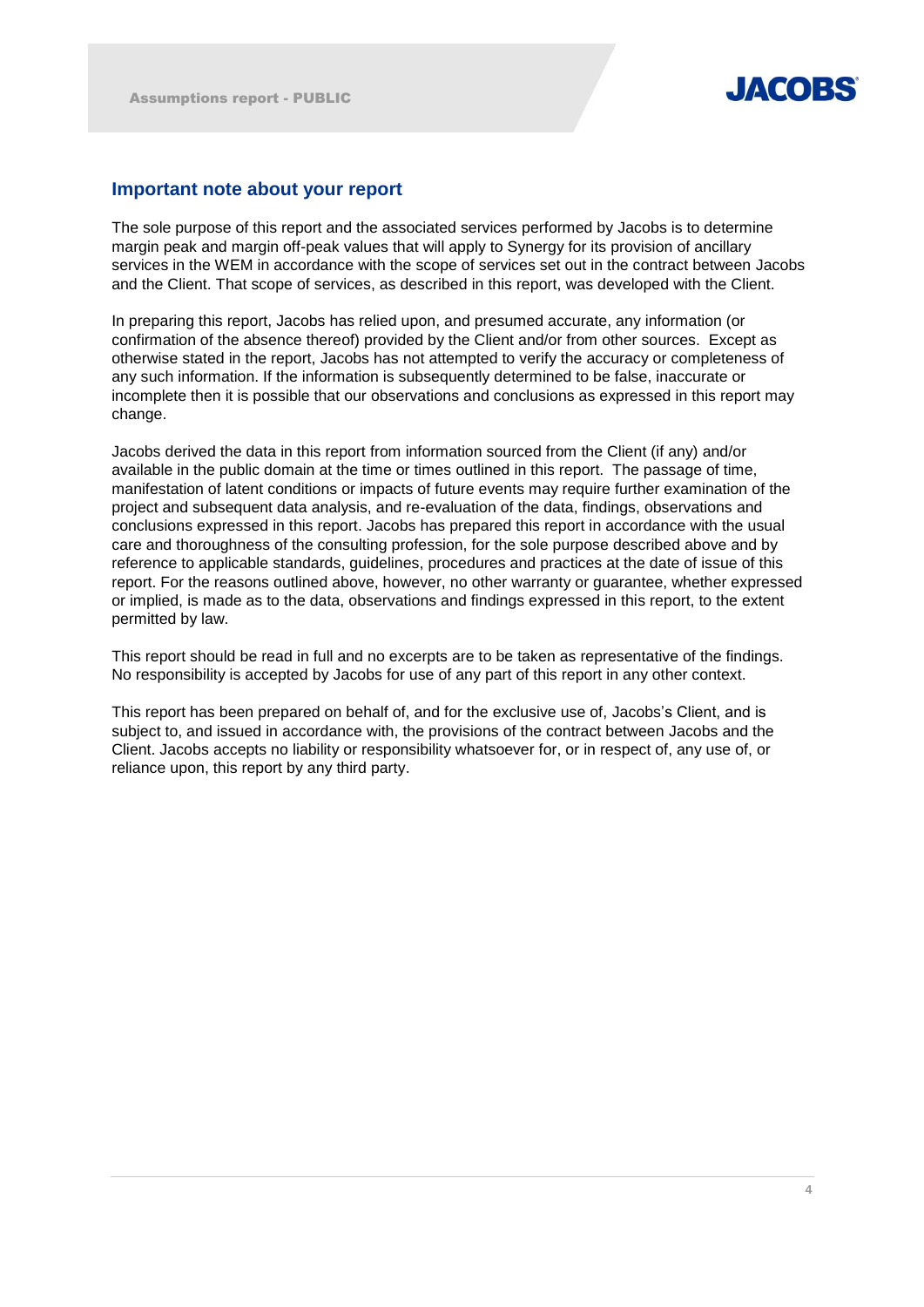

## **1. Introduction**

The Independent Market Operator (IMO) has engaged Jacobs to assist in determining the appropriate margin values to be applied for the financial year commencing 1 July 2016.

To determine appropriate Margin\_Peak and Margin\_Off-Peak parameters for the period of interest, we intend to calculate the availability cost for spinning reserve in peak and off-peak periods, based on market simulations, and then re-arrange the equation in clause 9.9.2(f) of the Market Rules to calculate the required parameters.

We propose to simulate the Wholesale Electricity Market (WEM) for the South West interconnected system (SWIS) using PLEXOS, commercially available software developed in Australia by Energy Exemplar. PLEXOS is a Monte Carlo mathematical program that co-optimises both the energy and reserve requirements in the WEM.

In PLEXOS, dispatch is optimised to meet load and ancillary service requirements at minimum cost subject to a number of operating constraints. In our WEM model, these operating constraints include:

- generation constraints availability (planned and unplanned outages), unit commitment and other technical constraints
- transmission constraints line ratings and other generic constraints
- fuel constraints for example, daily fuel limits
- ancillary service constraints maximum unit response, calculation of dynamic risk

The availability cost resulting from backing-off generation to provide spinning reserve will depend on both the marginal costs of the generators providing the reserve, and the market clearing price set by the marginal generator. From previous modelling experience, we have found that this availability cost can be sensitive to assumptions such as fuel costs (for new and existing plant), unit commitment (based on start-up cost assumptions) and the ability of various units to provide load following reserve.

In recognition of the importance of these assumptions, we have prepared this Assumptions Report for review by key stakeholders prior to undertaking any analysis.

All prices and costs in this report are given in June 2015 dollars, unless specified. Where the same cost assumptions have been adopted as previously used in the calculation of the 2015/16 financial year margin values that were determined by the ERA on 31 March 2015, the costs have been adjusted from June 2014 to June 2015 dollars using the Perth Consumer Price Index (All Groups) published by the Australian Bureau of Statistics.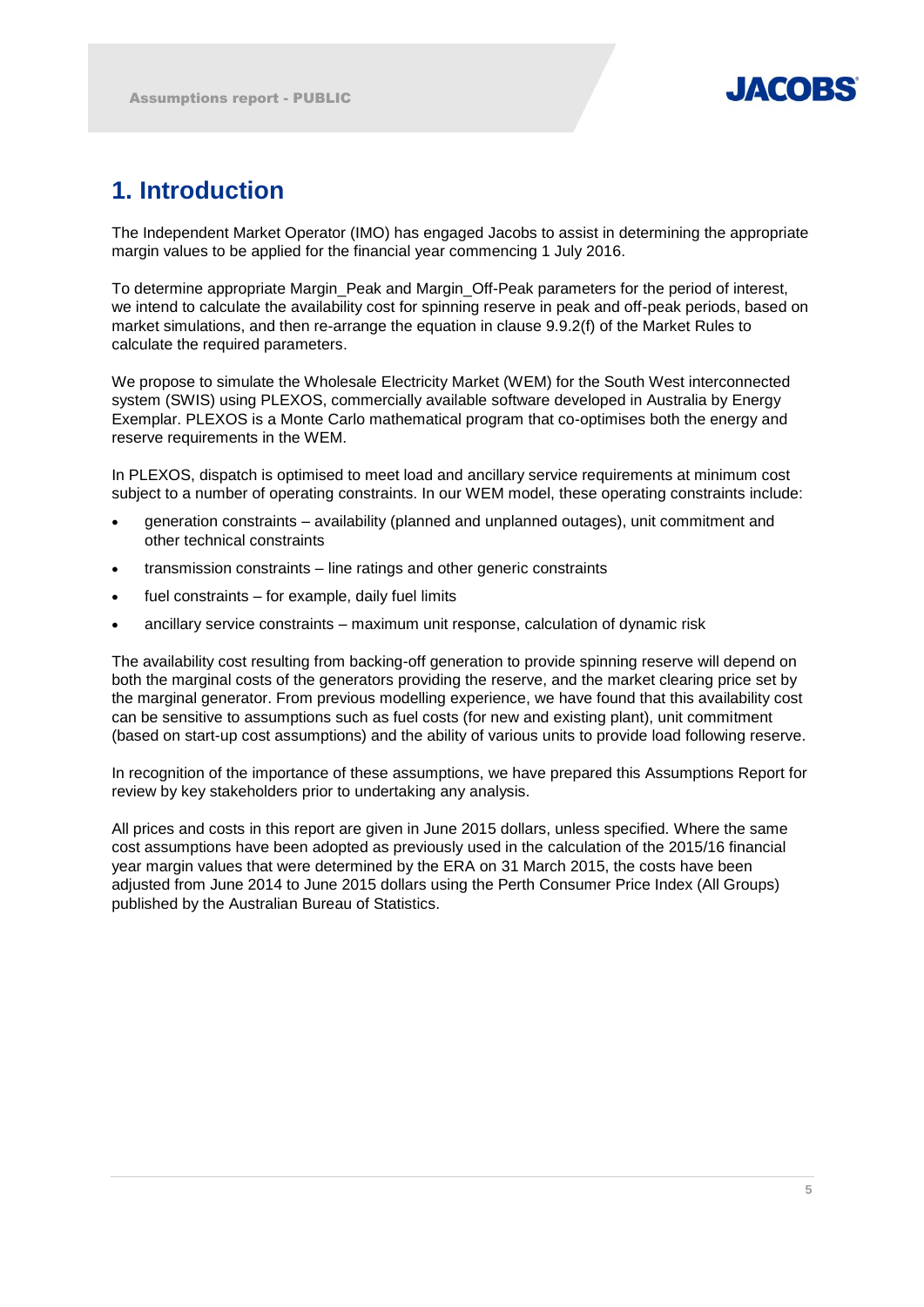

## **2. Methodology for calculating margin values**

Spinning reserve ancillary services for the WEM are currently provided by Synergy and as of 2014 some spinning reserve is provided under a number of Ancillary Service Contracts 1 . The IMO pays Synergy for these services in accordance with the formula prescribed in clause 9.9.2(f) of the Market Rules.

Two of the key parameters of the formula in clause 9.9.2(f) are the Margin\_Peak and Margin\_Off-Peak, which are to be proposed by the IMO to the ERA each financial year. These parameters are intended to reflect the payment margin (i.e. as a percentage of the Balancing Price in either the peak or off-peak periods) that, when multiplied by the volume of Spinning Reserve (SR) provided and the Balancing Price, will compensate Synergy for energy sales foregone and losses in generator efficiency resulting from backing off generation to provide SR. Clause 3.13.3A(a) stipulates that:

*(a) by 30 November prior to the start of the Financial Year, the IMO must submit a proposal for the Financial Year to the Economic Regulation Authority:*

- *i. for the reserve availability payment margin applying for Peak Trading Intervals, Margin\_Peak, the IMO must take account of:*
	- *1. the margin Synergy could reasonably have been expected to earn on energy sales forgone due to the supply of Spinning Reserve during Peak Trading Intervals; and*
	- *2. the loss in efficiency of Synergy Registered Facilities that System Management has scheduled to provide Spinning Reserve during Peak Trading Intervals that could reasonably be expected due to the scheduling of those reserves;*
- *ii for the reserve availability payment margin applying for Off-Peak Trading Intervals, Margin\_Off-Peak, the IMO must take account of:*
	- *1. the margin Synergy could reasonably have been expected to earn on energy sales forgone due to the supply of Spinning Reserve during Off-Peak Trading Intervals; and*
	- *2. the loss in efficiency of Synergy Registered Facilities that System Management has scheduled to provide Spinning Reserve during Off-Peak Trading Intervals that could reasonably be expected due to the scheduling of those reserves;*

The reserve availability payment to Synergy should be equal to the sum of generator efficiency losses and energy sales foregone (resulting from reduced generation quantity due to the commitment of capacity for providing spinning reserve), which may be incurred through:

movement to a less efficient point on a unit's heat rate curve

1

- an increase in production from higher cost Synergy plant to counteract lower cost generation backed off to provide reserve
- additional start-up costs that may be incurred due to commitment of additional units that would otherwise not have been required
- a reduction in generation from Synergy plant and a corresponding increase in generation from Independent Power Producers (IPP), resulting in loss of profit for Synergy

<sup>&</sup>lt;sup>1</sup> With the exception of a small quantity of spinning reserve provided by Interruptible Load under Ancillary Service Contracts.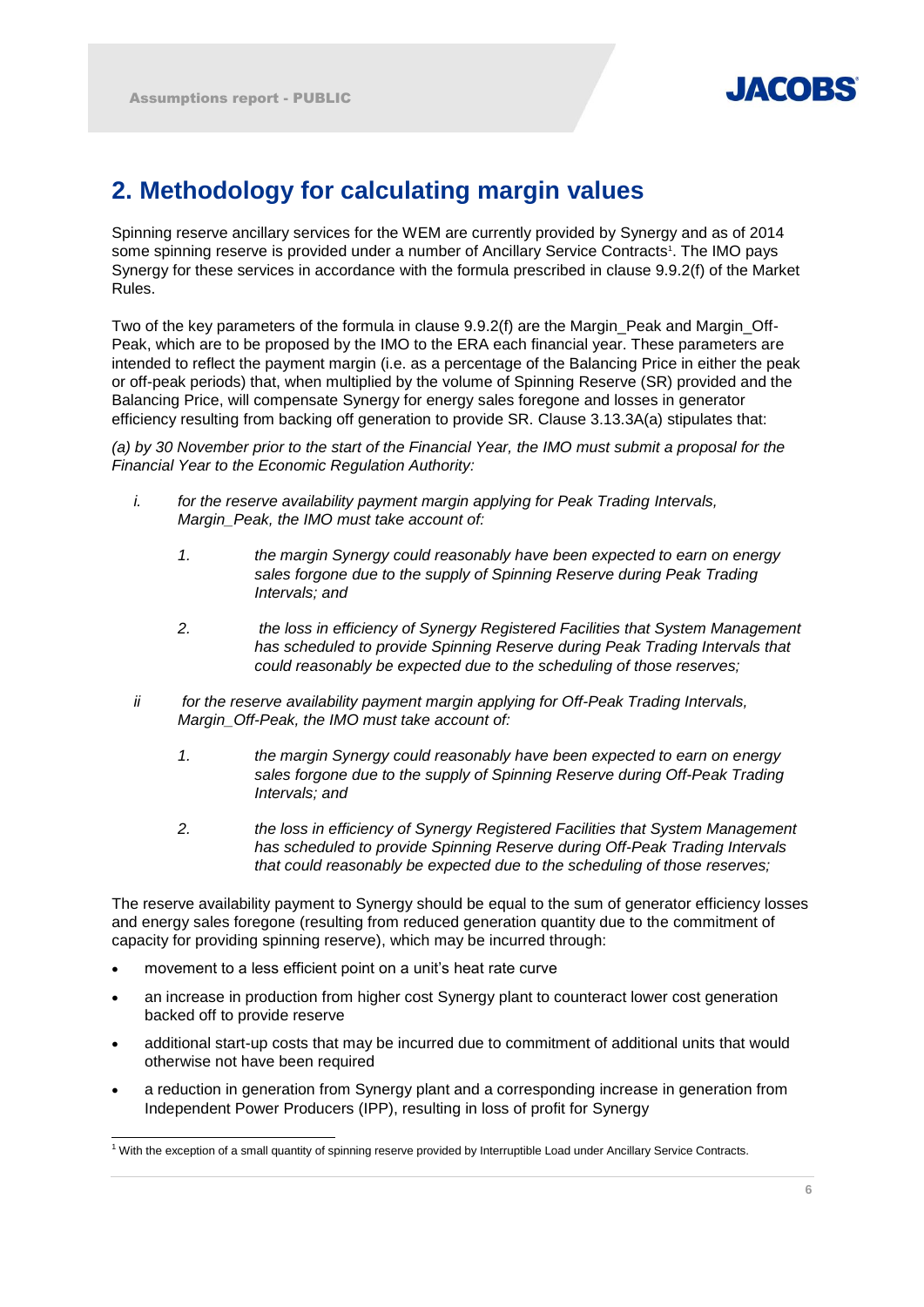

## **2.1 Constraining units off to provide reserve**

By way of example, consider a simple system consisting of four generators, three of which are owned by the Market Generator (Gen 1, Gen 2 and Gen 4), and one which is owned by an IPP (Gen 3). In this example, summarised diagrammatically in [Figure 2-1,](#page-6-0) only the Market Generator can provide SR and, in this period, SR is provided by backing off generation from Gen 2 (quantity  $q3 - q2$ ). By reducing output, Gen 2's average generation cost has increased from Cost 1 to Cost 2, as it is generating less efficiently. Additionally, energy production costs have increased due to the commitment of Gen 4. Consequently, the reserve availability cost incurred by the Market Generator is equivalent to the sum of the shaded areas A and B plus the cost of starting up Gen 4. If Gen 4 had been an IPP, Area B would represent the margin the Market Generator could have earned on energy sales foregone due to reserve provision.



<span id="page-6-0"></span>**Figure 2-1 Example of generator efficiency losses resulting from reserve provision**

## **2.2 Constraining units on to provide reserve**

During the off-peak, some units may be constrained on at minimum generation level to meet the reserve requirements but a lower cost generator may be the marginal generator setting the price. Therefore, the availability cost could be quite high relative to the SMP.

To illustrate this situation, consider again the simple four generator example introduced earlier although, this time, assume that all generators are owned by the same Market Generator. In the original example, Gen 2 was backed off to provide reserve, and Gen 4 was committed to meet demand [\(Figure 2-1\)](#page-6-0). Gen 4's dispatch was equal to the level of reserve provided ( $q3 - q2$ ) and the reserve availability cost was equal to area A + area B.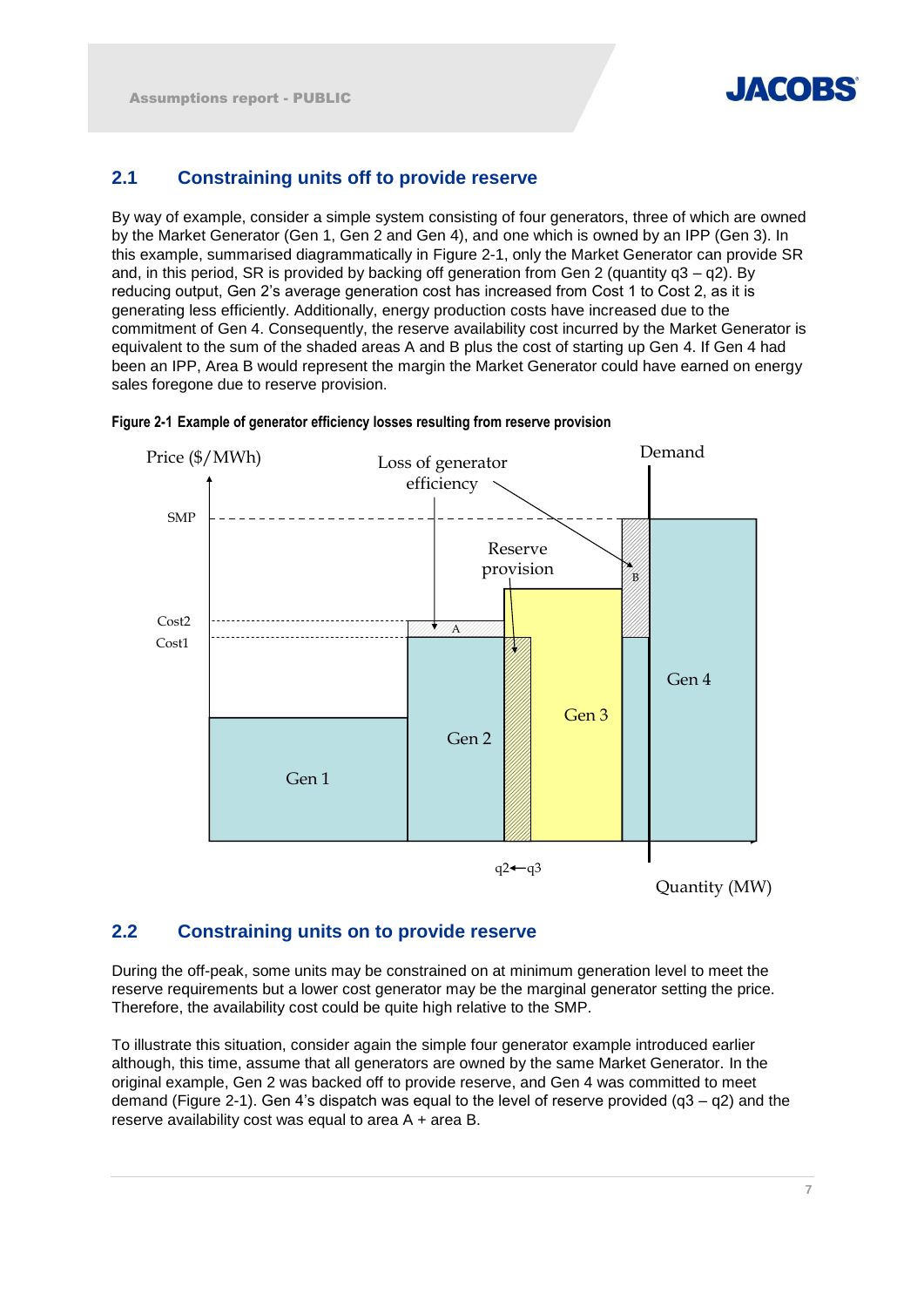

Now, consider the situation whereby Gen 4 has a minimum generation level greater than (q3 – q2). In order to meet the reserve requirement, Gen 2 must still back off generation from q3 to q2, but Gen 4 is now constrained on to its minimum generation level. Consequently, Gen 3's output is reduced as there is insufficient demand for Gen 3 to operate at maximum capacity and for Gen 4 to operate at minimum generation level [\(Figure 2-2\)](#page-7-0). At the margin, any variations in demand will be met by Gen 3. Therefore, Gen 3 is the marginal generator setting the price, not Gen 4. The reserve availability cost is the sum of areas A, B and C, representing the increase in generation costs incurred by Market Generator as a consequence of providing reserve.

If Gen 4's generation costs are significantly larger than the cost of the marginal generator, and if Gen 4's minimum generation level is greater than the level of reserve provision required, then it is possible that this availability cost may result in relatively high margin value (greater than 100%, as we observed in the 2009 review). In the WEM, this situation may arise if Cockburn is constrained on to provide reserve, as this unit has a relatively high minimum generation level.



#### <span id="page-7-0"></span>**Figure 2-2 Example of availability cost with Gen 4 constrained on**

It is also possible to have more than one Synergy unit constrained on to provide reserve if demand is low and the level of generation from IPP's is relatively high, since Synergy provides the majority of SR in the WEM.

### **2.3 Calculating availability cost**

In previous years, the availability cost is calculated for peak and off-peak periods by comparing Synergy's total generation costs and generation quantities, with and without providing SR. This approach changed last year because Load Rejection Reserve (LRR), which is a reserve lower service accommodating the sudden disconnection of large loads, was also included in the modelling of the SWIS, and this meant that the cost impact of including LRR had to be separated from the cost of providing SR. LRR constraints were introduced to the Jacobs WEM model in mid- 2014 when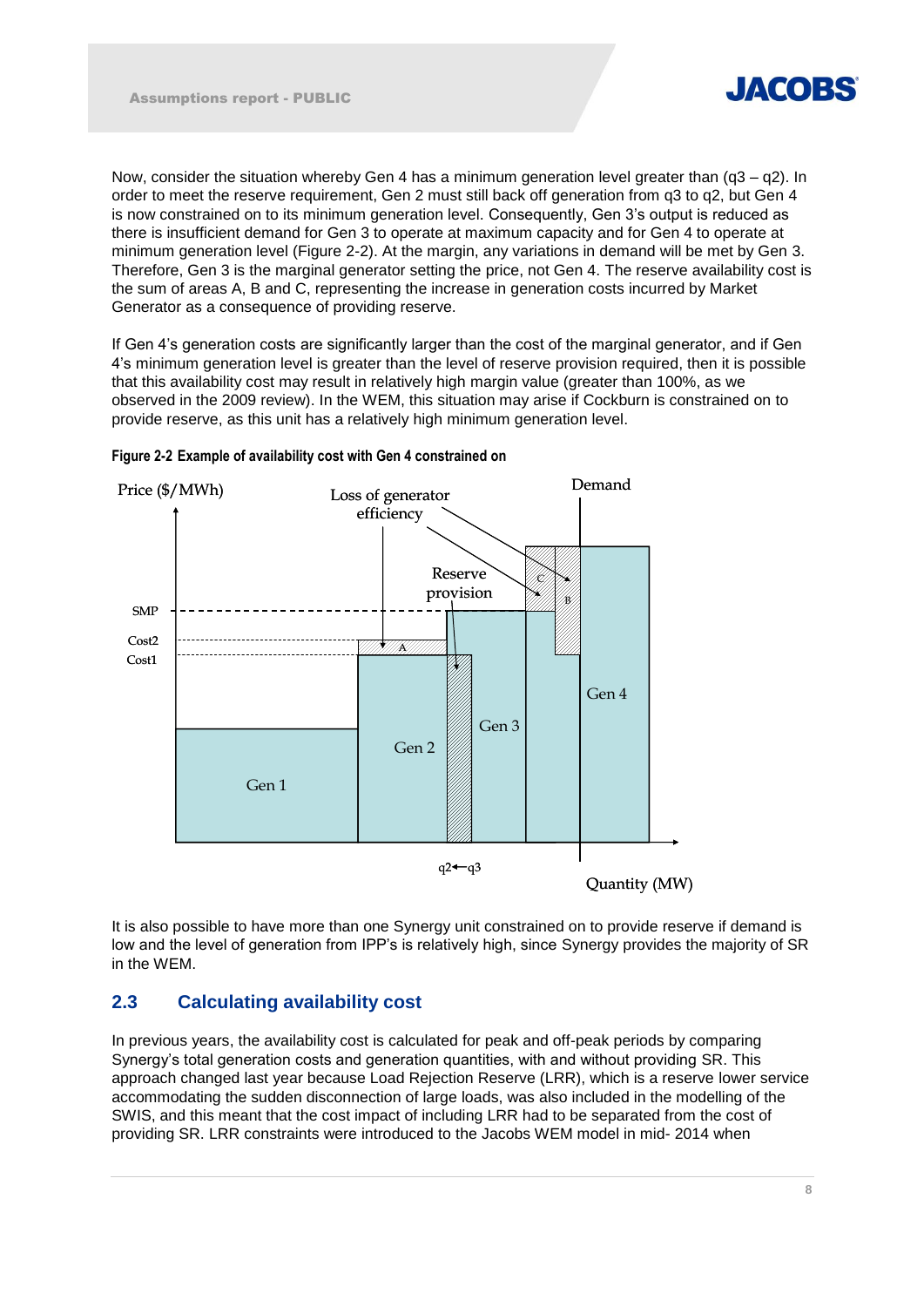

modelling LRR costs for System Management. To maximise the model accuracy it was decided to continue to use these enhancements in both last year's study and this year's study. The methodology for separating Synergy's cost of providing LRR from its cost of providing SR is given below.

The formula for calculating the availability cost for providing a reserve service is as follows:

### *Availability cost = GenCost\_Res – GenCost\_NRP + (GenQ\_NRP – GenQ\_Res)\*SMP*

where:

| GenCost Res | $=$ Synergy's total generation costs, including start-up costs, with reserve provision                                      |
|-------------|-----------------------------------------------------------------------------------------------------------------------------|
| GenCost NRP | = Synergy's total generation costs, including start-up costs, without any reserve<br>provision apart from LFAS <sup>2</sup> |
| GenQ Res    | $=$ Synergy's total generation volume, with reserve provision                                                               |
| GenQ NRP    | = Synergy's total generation volume, without any reserve provision apart from LFAS                                          |
| <b>SMP</b>  | = system marginal price with reserve provision                                                                              |

Reserve provision can refer to any type of reserve service. It is necessary to calculate the availability cost relative to a specific reserve configuration, since this is the only way to separate out the cost contribution of each reserve type. For example, the availability cost of providing Spinning Reserve can be modelled relative to a base case where Load Rejection Reserve is also modelled (where both market simulations include LRR), or relative to a base case where no Load rejection reserve is modelled (where neither market simulation includes LRR).

Simulation of Spinning Reserve costs in the previous study revealed that there is an interaction cost effect between the cost of providing Spinning reserve and the cost of providing Load Rejection reserve. That is, the cost of providing both forms of reserve is generally higher than the sum of providing each reserve separately. The difference between these two quantities is labelled as the Interaction Cost.

Following consultation with the IMO, it was determined that the availability cost of providing spinning reserve should be the Base SR availability cost<sup>3</sup> plus the Interaction cost of providing both SR and LRR, allocated proportionally to the average level of SR required across the study horizon relative to the sum of the SR and LRR requirements.

That is:

#### *Availability Cost(SR) = Availability Cost(SR only) + [ Interaction Cost \* SR\_Proportion ]*

where:

*Interaction Cost = Availability Cost(SR and LRR) – Availability Cost(SR only) – Availability Cost(LRR only)*

*SR\_Proportion = Average SR provision / (Average SR provision + Average LRR provision)*

For calculating losses in generator efficiency resulting from reducing output to provide SR, heat rate curves are considered within Jacobs' WEM database, as discussed in Section [7.1.4.](#page-20-0)

 2 Load Following Ancillary Services

 $3$  That is, the availability cost of providing SR only, with no provision of LRR.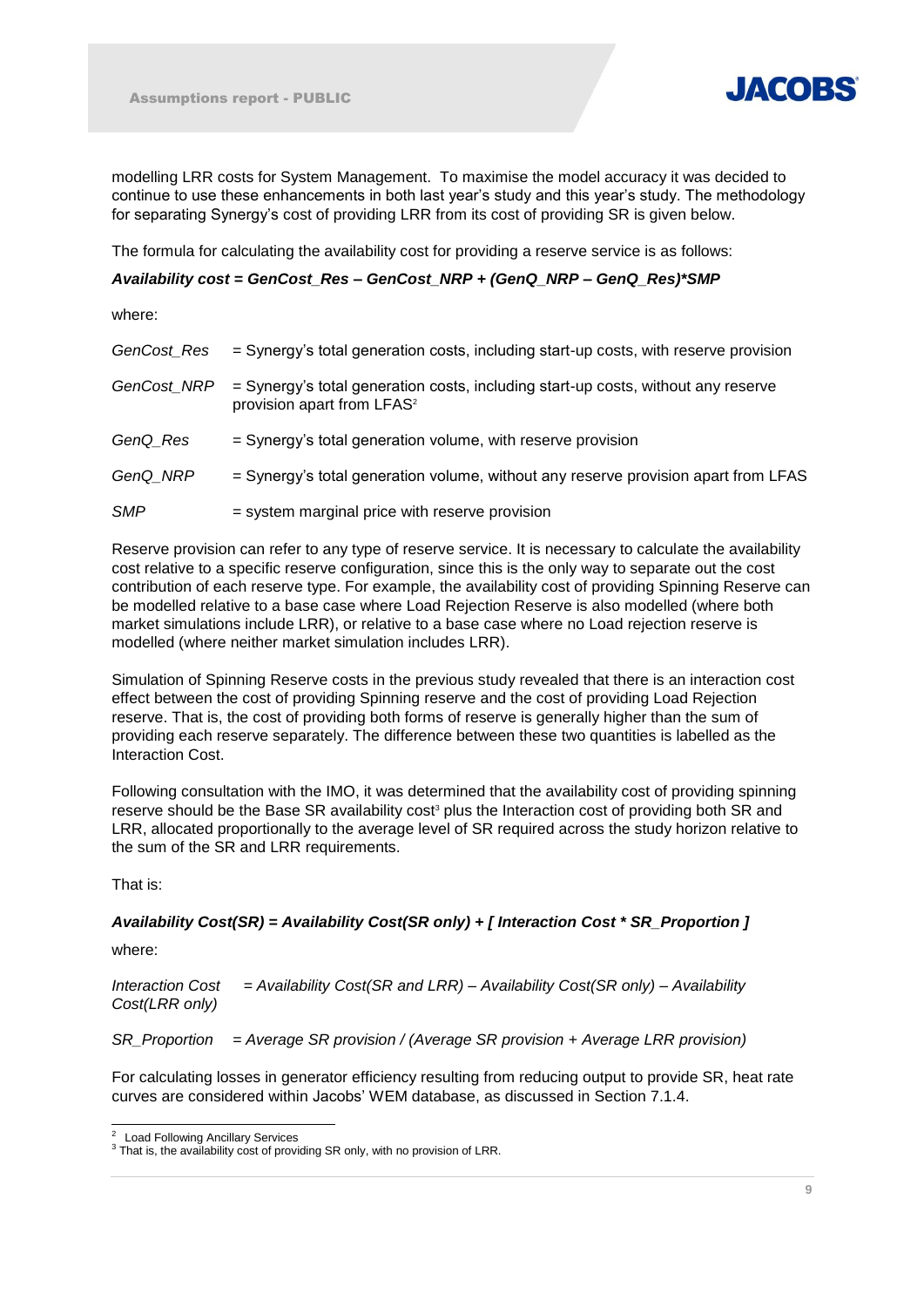

## **2.4 Calculating margin values**

Clause 9.9.2(f) of the Market Rules provides a formula for calculating the total availability cost in each Trading Interval as a function of the margin value, SR\_Capacity, load following raise provision (LFR) and Balancing Price in the period.

In essence, if SR ancillary services are only provided by Synergy generators, a long-term 42MW interruptible load contract (denoted below as IL) and Ancillary Service Contracts, the availability cost defined by clause 9.9.2(f) is as follows:

Availability cost =

Margin Peak \* ∑BalancingPrice\_Peak \* {SR\_Capacity\_Peak – LFR\_Peak – ASC\_SR\_provision\_t –  $IL$ } +

Margin Off-Peak \* ∑BalancingPrice\_Off-peak \* {SR\_Capacity\_Off-peak – LFR\_Off-Peak – ASC\_SR\_provision\_t – IL }

where the sums are over all relevant time periods (i.e. peak or off-peak), and ASC\_SR\_provision\_t denotes the level of spinning reserve provided by ancillary service contracts in time period *t*.

Margin values can therefore be calculated by rearranging this formula and using key outputs from the market simulations.

The SR\_Capacity\_Peak and SR\_Capacity\_Off-peak parameters represent the capacity necessary to cover Ancillary Service Requirement for Spinning Reserve in the Trading Interval as specified by IMO under clause 3.22.1(e) and (f). These clauses define the Ancillary Service Requirement for SR as being equal to the requirement assumed in calculating the margin values, with a different value used for peak and off-peak trading periods (SR\_Capacity\_Peak and SR\_Capacity\_Off-Peak). Therefore, the SR\_Capacity\_Peak and SR\_Capacity\_Off-Peak are key parameters to extract from the market simulations. In PLEXOS, the spinning reserve requirement varies dynamically from period to period. These values are therefore averaged over the year in order to determine a single SR\_Capacity\_Peak and SR\_Capacity\_Off-Peak value for use in the formula in clause 9.9.2(f).

The LFR parameter represents the amount of load following raise ancillary service required in the Trading Interval. Assumptions regarding this requirement are discussed in Section [8.2.](#page-23-0)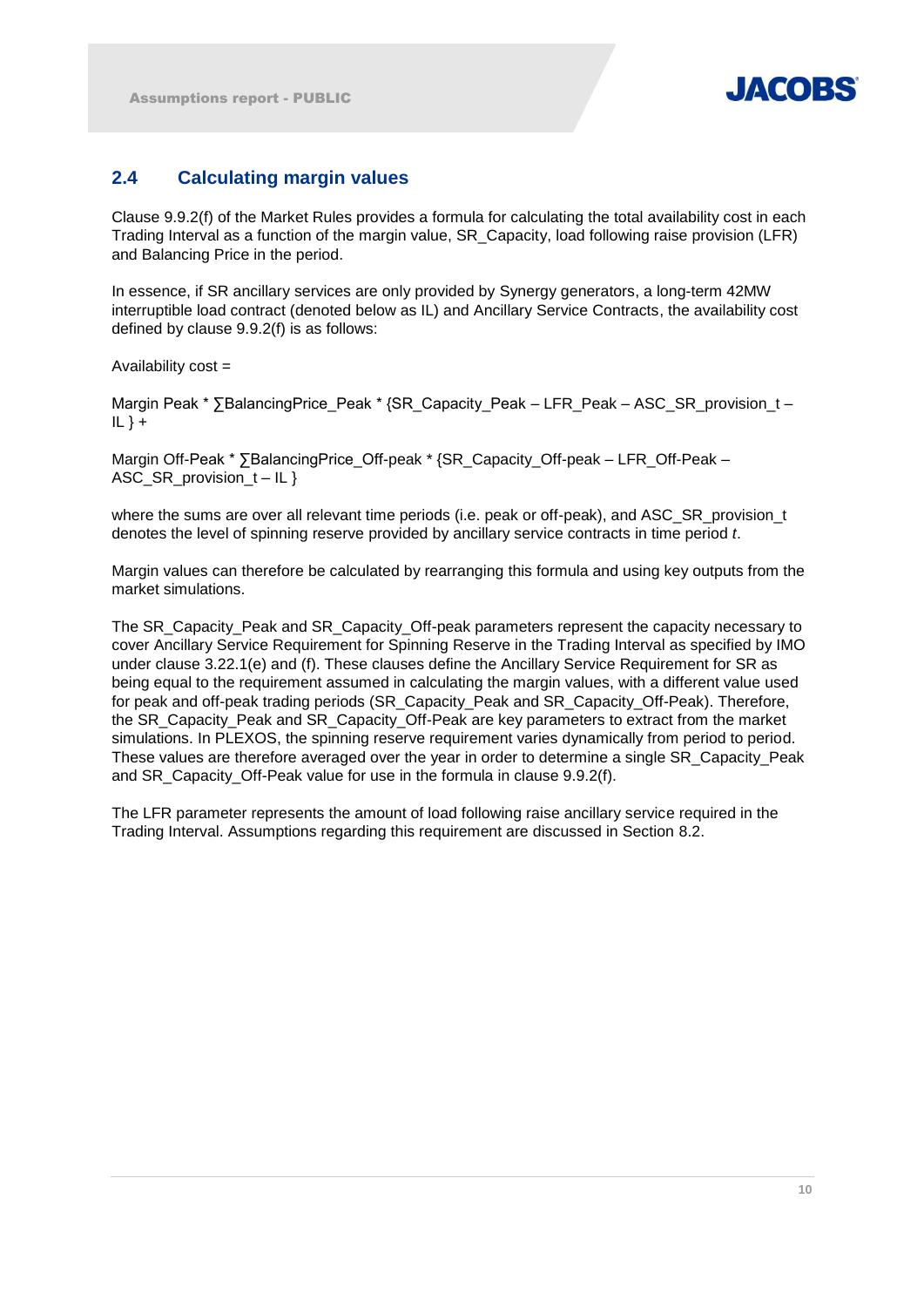

## **3. Modelling the wholesale electricity market**

The WEM for the SWIS commenced operation on 21 September 2006. Currently this market consists of three components:

- A gross dispatch pool energy market with net settlement. Participants may trade bilaterally and via a day-ahead energy market (STEM) to hedge their exposure to the market (balancing) energy price.
- A Load Following Ancillary Service (LFAS) Market to allow IPPs to contribute to LFAS.
- A reserve capacity mechanism, to ensure that there is adequate capacity to meet demand each year

The energy market, Balancing Market, LFAS Market and the reserve capacity mechanism are operated by the IMO. Other services are controlled by System Management with cost allocated via IMO's settlements process<sup>4</sup>.

The WEM is relatively small to other energy markets, and a large proportion of the electricity demand is for mining and industrial use, which is supplied under long-term contracts. Up to 85% of energy sales in the SWIS are traded through bilateral contracts.

The STEM is a residual day ahead trading market which allows contract participants to trade out any imbalances in bilateral positions and expected load or generation. It is essentially a financial hedge allowing users to lock in a price one day ahead rather than be exposed to the real-time balancing price.

Market participants (both generators and retailers) can submit offers to sell energy to the STEM, or bids to buy energy from the STEM. Market generators may wish to buy energy from the market if the STEM price is lower than its marginal cost of generation. Alternatively, the generator may wish to sell energy in excess of its bilateral contract into the STEM. Similarly, retailers may use the STEM to trade out imbalances between the bilateral contract position and expected demand.

The IMO is responsible for clearing the offers and bids in the STEM. The STEM price is set at the point where the marginal offer price and marginal bid price are equal.

All Balancing Facilities (Synergy and IPPs) are required to compete in a Balancing Market, which is used to determine the actual dispatch of each facility. Balancing Facilities participate in the Balancing Market through price-based submissions, using multiple price-volume bands to represent the facility's willingness to generate at different levels of output. The Balancing Price is the price determined in the Balancing Market after supply and demand have been balanced in real time, and is calculated in accordance with clause 7A.3.10 of the Market Rules. The IMO settles the balancing market as the net of actual (metered) generation and consumption, bilateral contracts, and STEM position.

Synergy is the default provider of all ancillary services in the WEM. However, in the LFAS Market, IPPs can compete with Synergy for the provision of LFAS. Payment for LFAS is determined based on the market price for this service (excluding payments made for any emergency backup LFAS provided by Synergy on a "pay as bid" basis). SR can only be provided by Synergy or through Ancillary Service Contracts. [Figure 3-1](#page-11-0) summarises participation by Synergy and IPPs in the Balancing Market, LFAS Market and provision of SR.

<sup>1</sup> <sup>4</sup> A project has been initiated, under Western Australia's Electricity Market Review - Phase 2, to transfer the functions of System Management to the Independent Market Operator.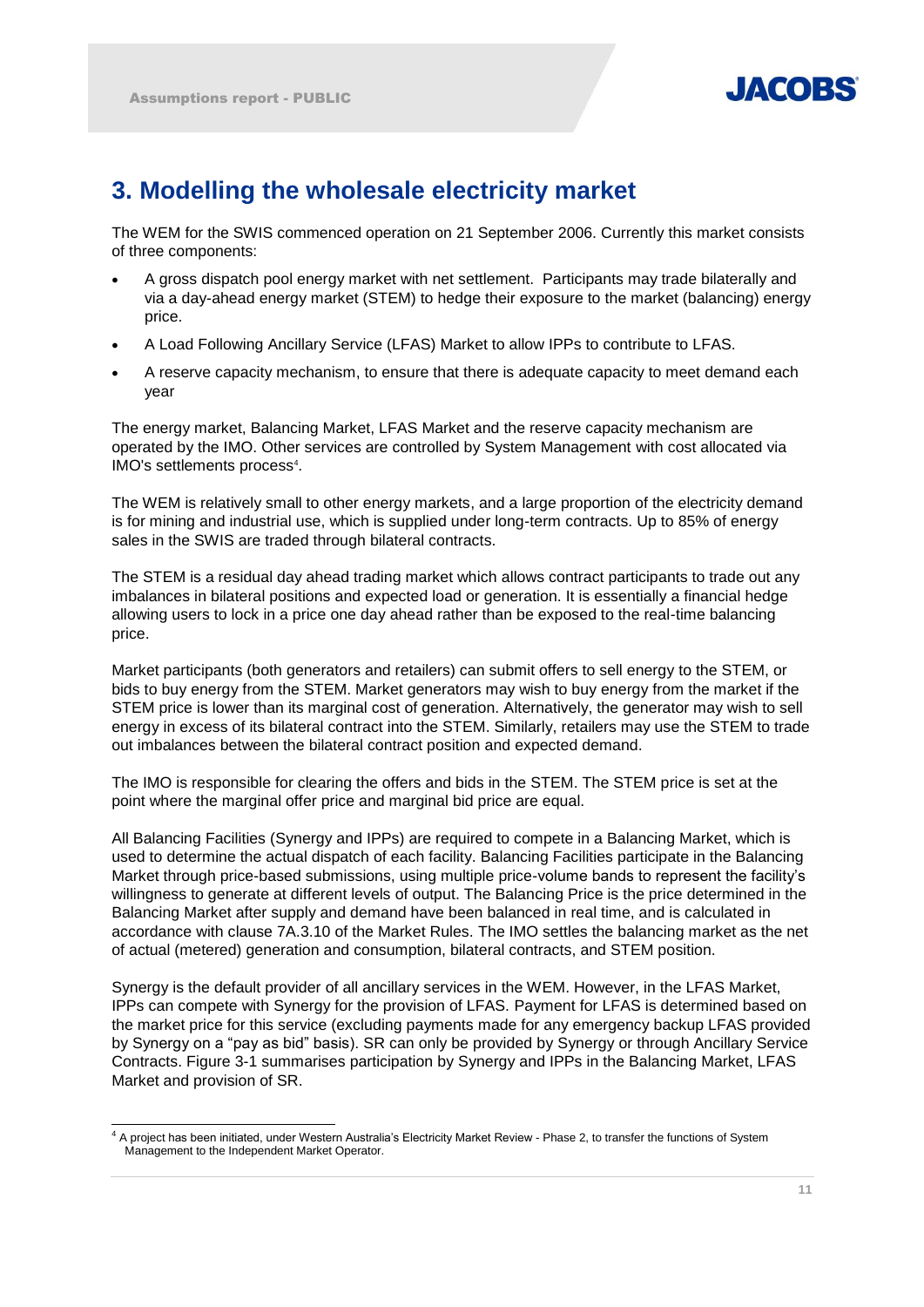

In the PLEXOS model Jacobs does not explicitly model the bilateral trades, STEM and the Balancing Market separately. Instead, a gross pool is modelled and energy and ancillary services are cooptimised, assuming economically efficient dispatch. With the introduction of the Balancing Market in July 2012, the WEM and PLEXOS market model outcomes are expected to be closely aligned.



<span id="page-11-0"></span>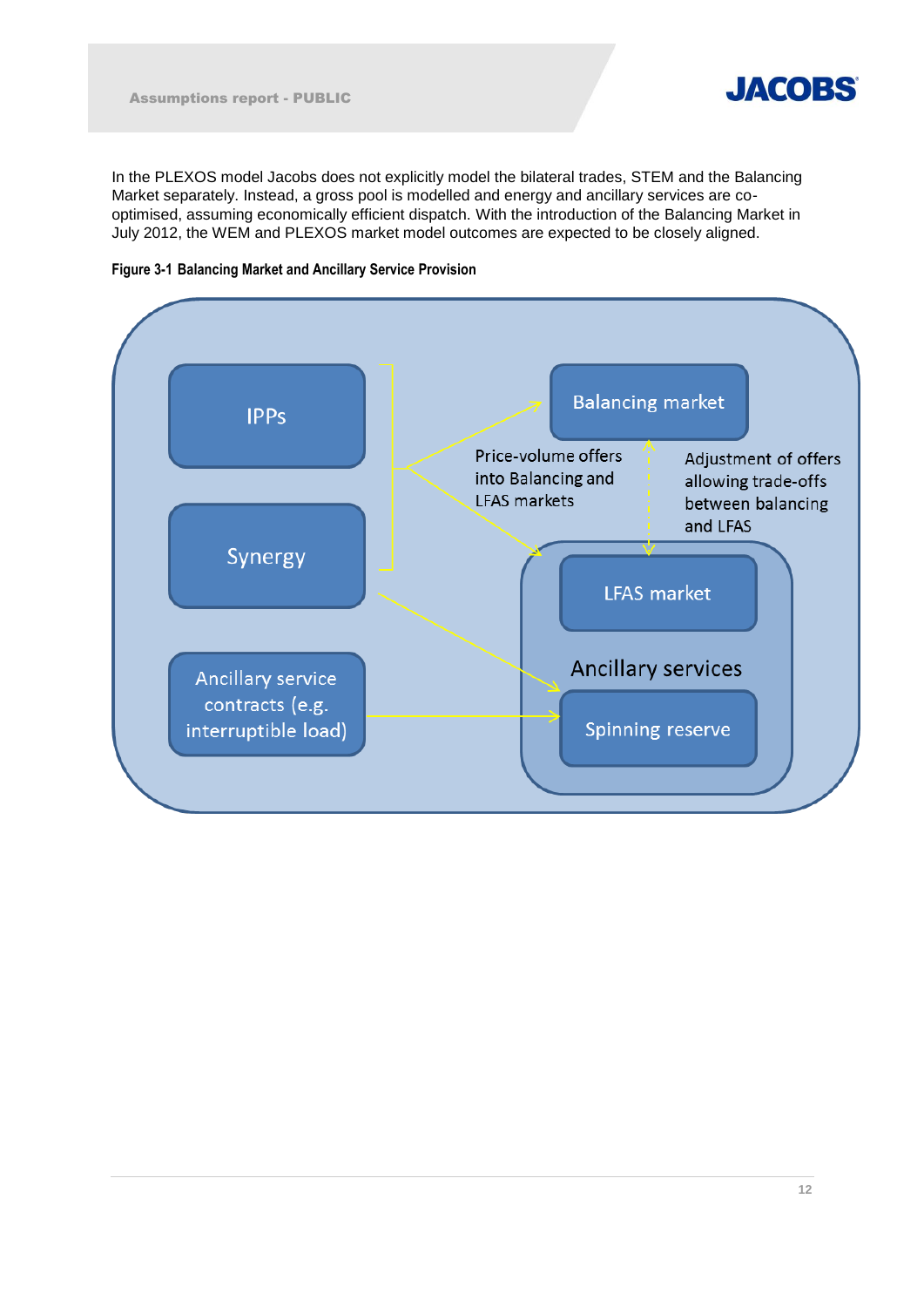

## **4. Network topography**

The SWIS is modelled as a 3-node system with a single uniform price. Interconnectors between the 3 nodes, Muja, Goldfields and North Country, allow representation of the major congestion points in the system. [Figure 4-1](#page-12-0) shows the network configuration modelled in PLEXOS and the maximum flow limits assumed in each direction.

#### <span id="page-12-0"></span>**Figure 4-1 3-node model of SWIS**



This network configuration has taken into consideration the impact of the commissioning of the Mid West Energy Project (MWEP), Southern Section, which has strengthened the network connection between Neerabup and Three Springs. Construction of this network augmentation was completed in March 2015. With MWEP completed, the limits between Muja and North Country will represent constraints on flow between Three Springs and Geraldton.

The Mungarra units, Synergy, Tesla Geraldton, Greenough Solar Farm and the Alinta Walkaway, Mumbida and Kalbarri wind farms are located in the North Country, the West Kalgoorlie, Southern Cross and Parkeston units are located in the Goldfields region, and all other units, including Emu Downs and Collgar wind farms and Merredin Energy diesel units, are assumed to be located at Muja.

Voltage stability constraints in the North Country previously influenced unit commitment decisions for the Mungarra units. In previous years, on advice from System Management, when North Country load exceeded 65 MW one Mungarra unit was required to be in operation, increasing to two units in operation when load exceeded 95 MW. We understand that System Management's observations since the commissioning of the MWEP suggest this constraint will only exist under certain generator outage scenarios in future, so for modelling purposes it will no longer be included.

From North Country back to Muja, thermal limits constrain flow to 84 MVA in summer and 133 MVA in winter. While the MW equivalent rating changes throughout the day, System Management has suggested a power factor of 0.95 be used for both seasons. The resulting constraint limits flow south to 79.8MW in summer and 126.4 MW in winter.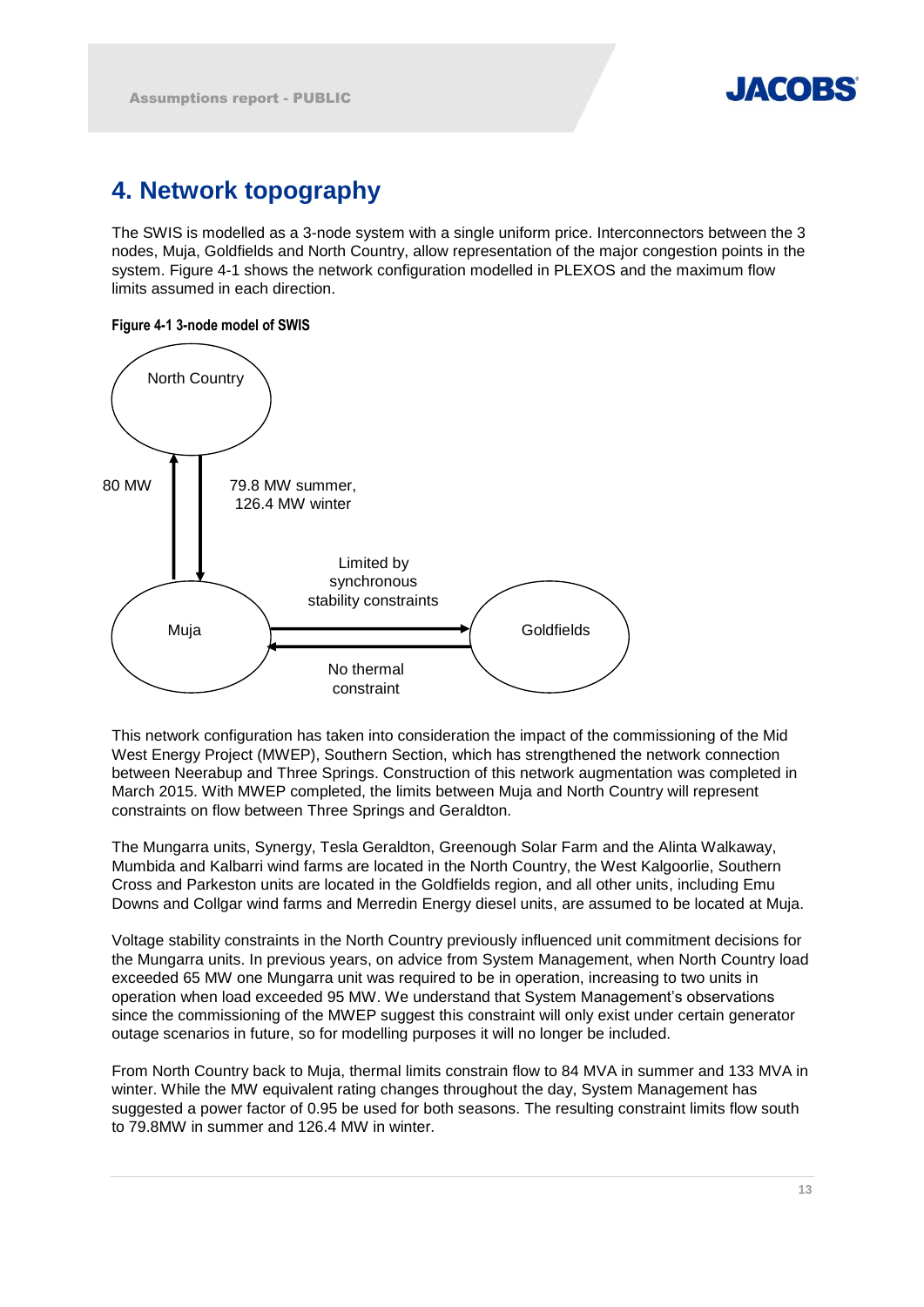

Additionally, synchronous stability constraints constrain levels of generation in the Goldfields region. The Goldfield's load cannot exceed 130 MW, and the combined export (generated less self-load of approximately 110 MW) of Parkeston and Southern Cross is limited to 85 MW.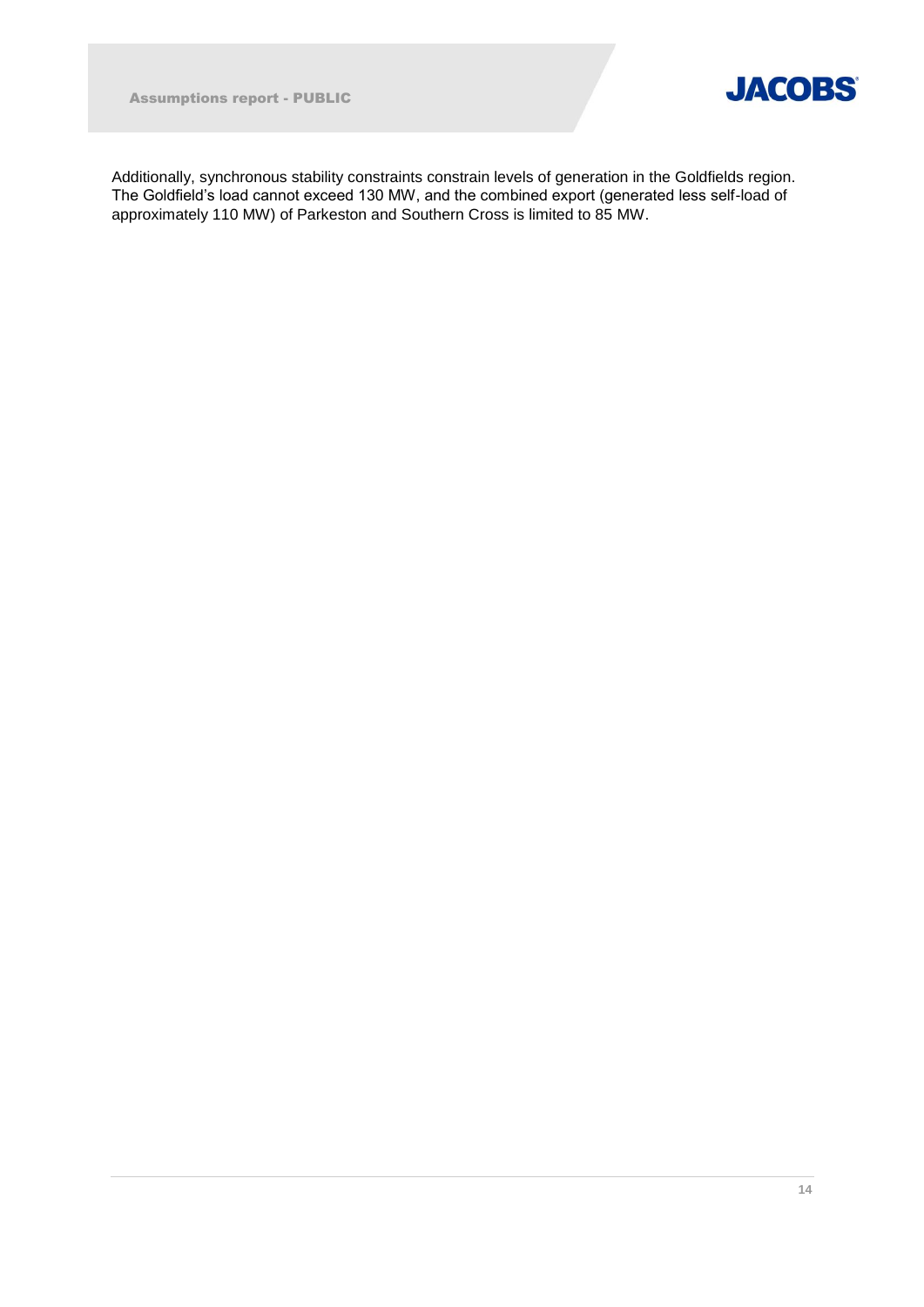

## **5. Demand assumptions**

## **5.1 Regional demand forecasts**

[Table 5-1](#page-14-0) shows our assumptions for sent-out energy and summer and winter maximum demand across the 3 nodes. These values are based on the 2014 Electricity Statement of Opportunities (ESOO) load forecasts (expected scenario, 50% PoE), distributed among the three regions in accordance with the 2012/13 actual loads after separately accounting for the Karara mining development. The Karara mining development is now fully operational, with a maximum demand of 70 MW and an 85% load factor. The load split between North Country and Muja is based on the regional boundary definition we have assumed after commissioning of MWEP, with Three Springs being part of the Muja region.

| <b>Financial</b><br>year | <b>Parameter</b>                                  | Muja (Perth) | <b>Goldfields</b> | <b>North Country</b> | <b>Total SWIS</b> |
|--------------------------|---------------------------------------------------|--------------|-------------------|----------------------|-------------------|
| 2016/17                  | Energy (GWh)                                      | 17,863       | 701               | 451                  | 19,105            |
|                          | Summer peak demand<br>50% PoE (MW)                | 3,725        | 104               | 144                  | 3,886             |
|                          | Winter peak demand 50%<br>PoE (MW)                | 3,437        | 117               | 114                  | 3,487             |
|                          | Nominated intermittent<br>non-scheduled load (MW) | 58.25        | 13                | 0                    | 71.25             |

#### <span id="page-14-0"></span>**Table 5-1 2016/17 load assumptions**

In [Table 5-1,](#page-14-0) the regional peaks are not coincident (i.e. they occur at different times). Therefore the sum of the individual peak demands is slightly higher than the total SWIS demand. Coincidence factors are derived from the 2012/13 profiles, to calculate the individual region peaks at time of system peak for the 2016/17 financial year.

For our chronological modelling in PLEXOS, we use half hourly load profiles for the 3 nodes (based on 2012/13 historical data including losses), which are then grown to match the energy and peak demand values in [Table 5-1.](#page-14-0) The energy and peak demand forecasts provided in [Table 5-1](#page-14-0) are net of IMO assumptions on small-scale solar PV uptake. For the 2016/17 financial year, IMO estimated that small-scale solar PV would contribute 187 MW during the summer peak demand<sup>5</sup>. As this will change the daily shape of the load profiles, we have grown the loads by adding back the small-scale solar PV peak and energy demand (estimated using an assumed solar PV capacity factor for Perth of 18.3%<sup>6</sup>), and then subtracting an assumed solar PV daily shape based on Bureau of Meteorological data collected from 1975 to 1981 for the Perth Airport site.

## **5.2 Intermittent loads**

Generators servicing Intermittent Loads are also modelled in PLEXOS. In case one of these generators is offline as a result of an outage, the system will need to supply the nominated capacity of

<sup>1</sup> <sup>5</sup> IMO, 2014 Electricity Statement of Opportunities, June 2015, p.5.

<sup>&</sup>lt;sup>6</sup> CEC, Consumer Guide to Solar PV, 19 December 2012[, http://www.cleanenergycouncil.org.au/cec/resourcecentre/Consumer-](http://www.cleanenergycouncil.org.au/cec/resourcecentre/Consumer-Info/solarPV-guide)[Info/solarPV-guide](http://www.cleanenergycouncil.org.au/cec/resourcecentre/Consumer-Info/solarPV-guide)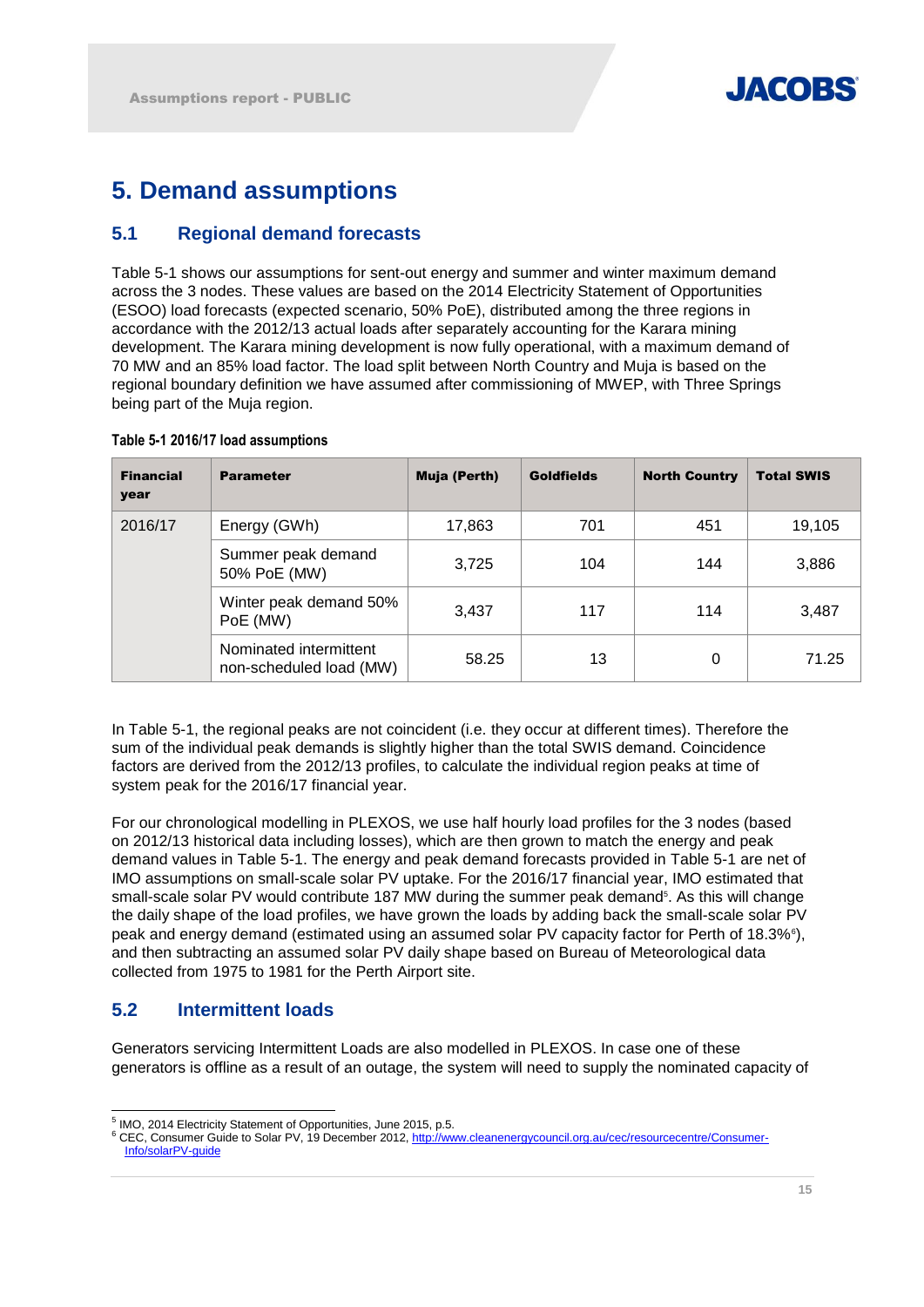Assumptions report - PUBLIC



the associated Intermittent Load. These generators may also be dispatched in the SWIS up to their maximum scheduled generation level.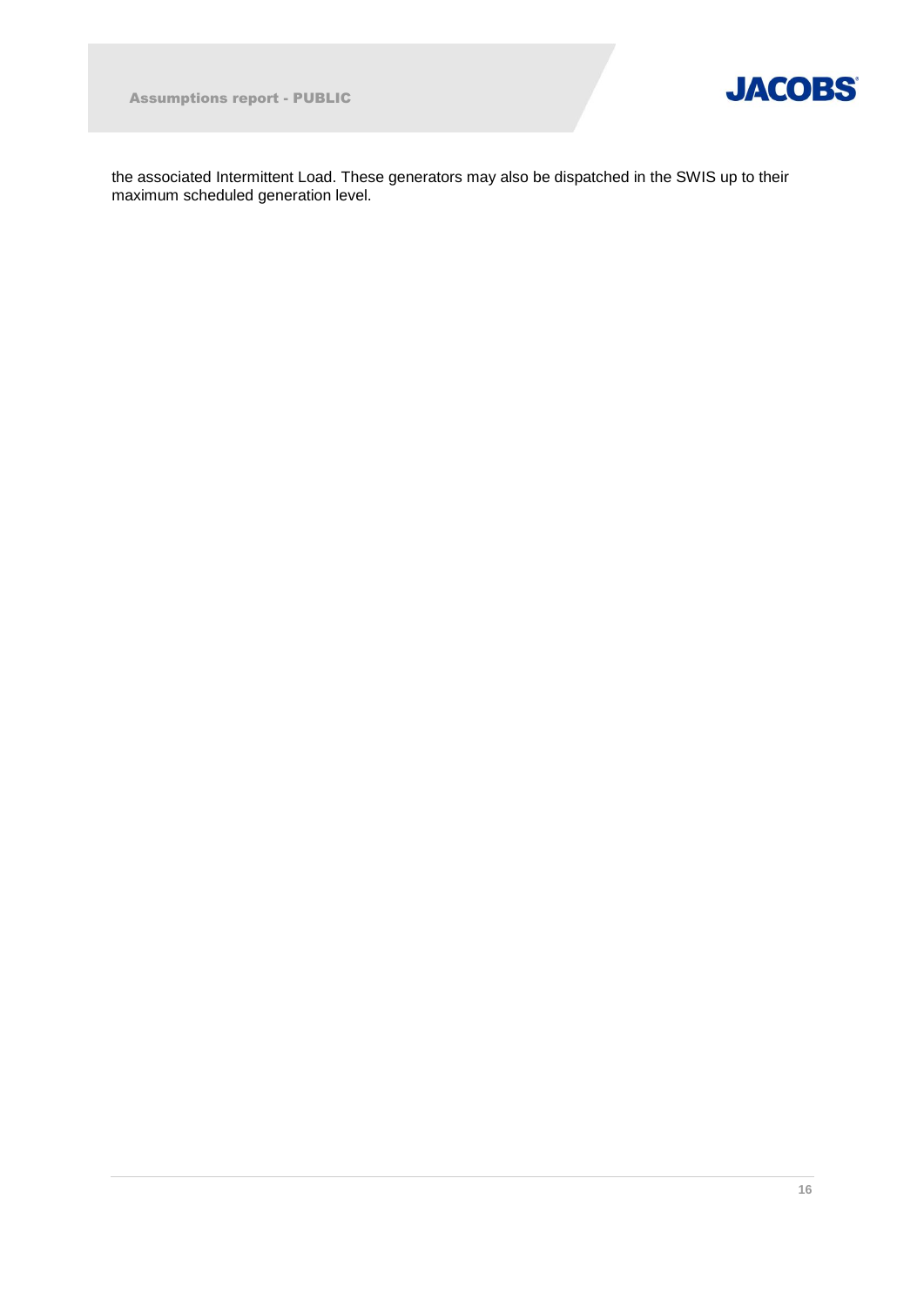

## **6. Fuel assumptions**

We are representing the following fuels in our modelling:

- Coal: used by Muja C and D and Collie
- Vinalco coal: used by Muja A and Muja B
- Griffin coal: used by the Bluewaters units
- Cogeneration contract gas: gas for Alcoa Wagerup and one of the two Alinta cogeneration units
- Synergy contract gas: gas under existing Synergy contracts
- NewGen contract gas: gas for NewGen Kwinana plant
- NewGen peak contract gas: gas for NewGen Neerabup plant
- Parkeston contract gas: gas under contract for Parkeston plant
- Goldfields Contract gas: gas under contract for Southern Cross plant.
- Perth energy contract gas: gas for Perth Energy's Kwinana Swift GT
- New gas: reflects the estimated price for new gas contracts and acts as a secondary fuel for some of the other units if they have used up their contract gas supply. May also include some proportion of spot gas purchases
- Distillate: used as a primary fuel by the Geraldton, West Kalgoorlie, Tesla, Kalamunda and Merredin Energy units, and as a secondary fuel for some of the other units if they have used up their gas supply

The units using contract gas can use new gas if the contracted gas for the portfolio is insufficient. The Kemerton units, Pinjar GT1-5 and 7, Kwinana GT1-3, Alinta Wagerup units, Parkeston and Perth Energy's Kwinana facility can operate on either gas or distillate, but will only use distillate if the supply of gas for the respective portfolio is insufficient.

## **6.1 Fuel costs**

[Table 6-1](#page-16-0) shows our assumptions on fuel prices (exclusive of transport charges):

#### <span id="page-16-0"></span>**Table 6-1 Fuel prices (real June 15 dollars)**

| <b>Name</b>               | Price (\$/GJ) |
|---------------------------|---------------|
| Coal                      | 2.53          |
| Vinalco Coal              | Confidential  |
| <b>Griffin Coal</b>       | Confidential  |
| Cogeneration contract gas | 2.85          |
| Synergy contract gas      | 3.35          |
| NewGen contract gas       | Confidential  |
| NewGen contract peak gas  | Confidential  |
| Parkeston contract gas    | Confidential  |
| Goldfields Contract gas   | Confidential  |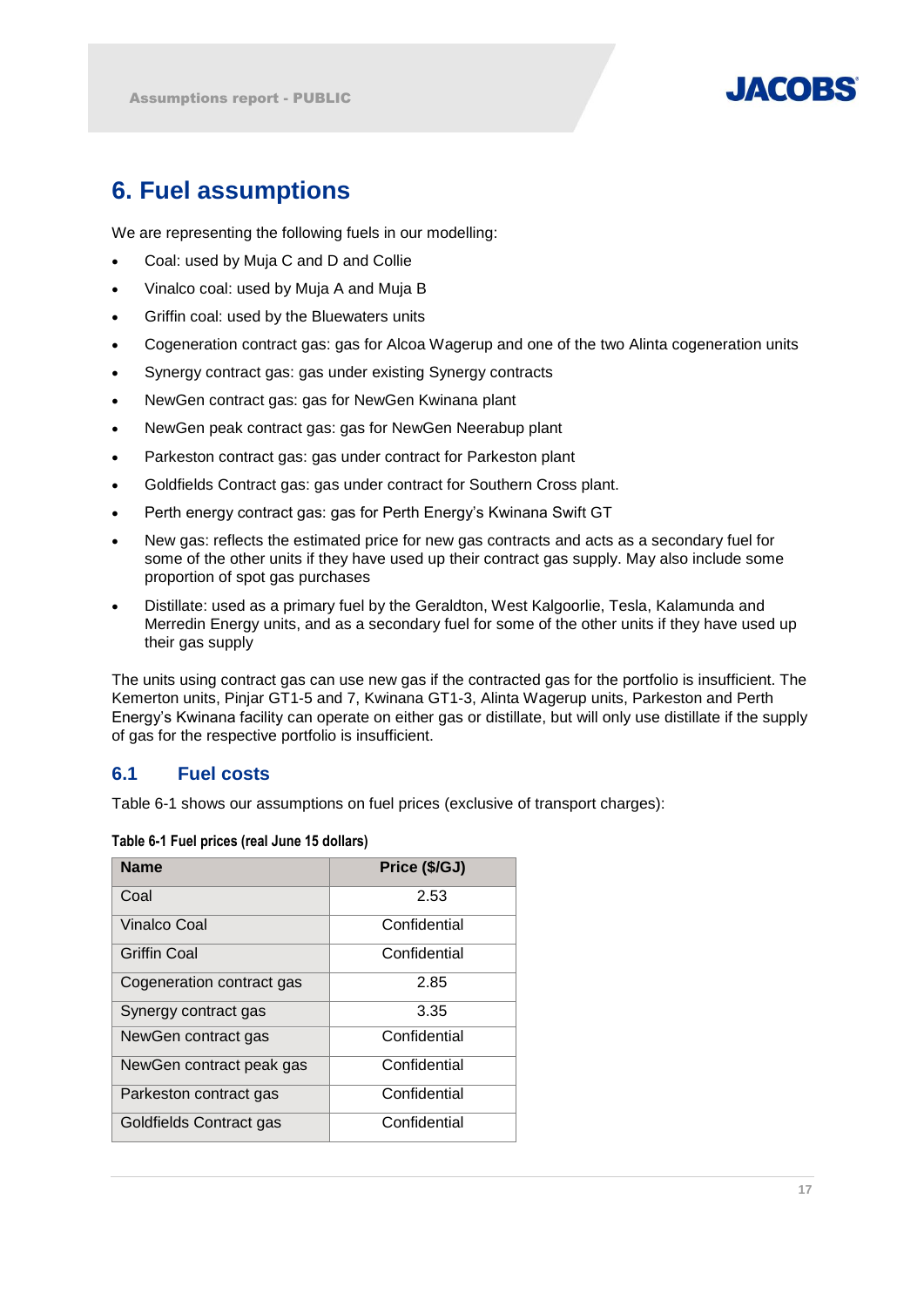

| <b>Name</b>               | Price (\$/GJ) |
|---------------------------|---------------|
| Perth Energy contract gas | Confidential  |
| New gas                   | 6.69          |
| Landfill gas              | Confidential  |
| <b>Distillate</b>         | 17.95         |

For all gas fuels the prices used are the same as the prices used in the calculation of the 2015/16 financial year margin values that were determined by the ERA on 31 March 2015, adjusted by Perth CPI. Synergy's coal price was also escalated by Perth CPI from last year's estimate. The new gas price of \$6.69/GJ represents a mix of new contracts and spot gas. This is slightly lower than the 2016/17 forecast contract gas price reported in the Dec 2014 GSOO.

It is noted that the new gas price assumption is higher than where the spot market has been trading over the last 9 months (\$3. 53/GJ on average).

Distillate prices come from Jacobs SKM's Energy Price Limits 2015 study<sup>7</sup>, which estimated a nominal price of \$18.17/GJ (\$17.95/GJ in June 2015 dollars) applying a calorific value of 38.6 MJ/litre. The additional nominal transport cost to the Goldfields is estimated to be \$1.46/GJ(\$1.44/GJ in June 2015 dollars). 8

#### **6.1.1 Gas transport charges**

Gas transport charges, reflecting variable gas pipeline costs, vary based on the generator's geographic location.

The fixed component of the gas transport charge was converted to a variable cost per GJ assuming a load factor of 75%. For gas from the Dampier to Bunbury Natural Gas Pipeline (DBNGP), applying the same load factor, the resulting fixed cost component of the gas transport cost is approximately \$1.64/GJ in real June 2015 dollars. Given that many of the gas-fired generators will have take-or-pay contracts, much of this fixed cost component may be considered a sunk cost which does not appear to be fully included within the bid price for gas-fired generators. Adopting the same approach that was applied for the 2015/16 financial year margin value review, Jacobs has conservatively assumed that only 50% of the fixed cost component should be included in formulating the marginal costs for gas-fired generators.

A detailed explanation of how the gas transport charges are derived is included in [Appendix A.](#page-25-0)

### **6.2 Fuel constraints**

Based on our understanding of the market and historical data, we have included gas constraints limiting the contract gas daily availability.

We also included some constraints on the total gas available in different locations. Where possible, these figures have been obtained from the capacities standing data listed in the Western Australia Gas Bulletin Board<sup>9</sup>. Otherwise, the figures correspond to estimates from historical dispatch data and

8 Prices in Jacobs SKM "Energy Price Limits for the Wholesale Electricity Market in Western Australia" 2015 report are nominal for the 2015/16 financial year. In order to convert them to real June 2015 dollars, we assumed they are from December 2015 (mid-point of the 2015/16 financial year) and then scaled them back to June 2015 dollars assuming a Perth annual out-year inflation rate of 2.5%). <sup>9</sup> <https://gbb.imowa.com.au/#capacities>

<sup>–&</sup>lt;br>7 <u>http://www.imowa.com.au/home/electricity/consultations/2015-energy-price-limits-review</u>, accessed 8 September 2015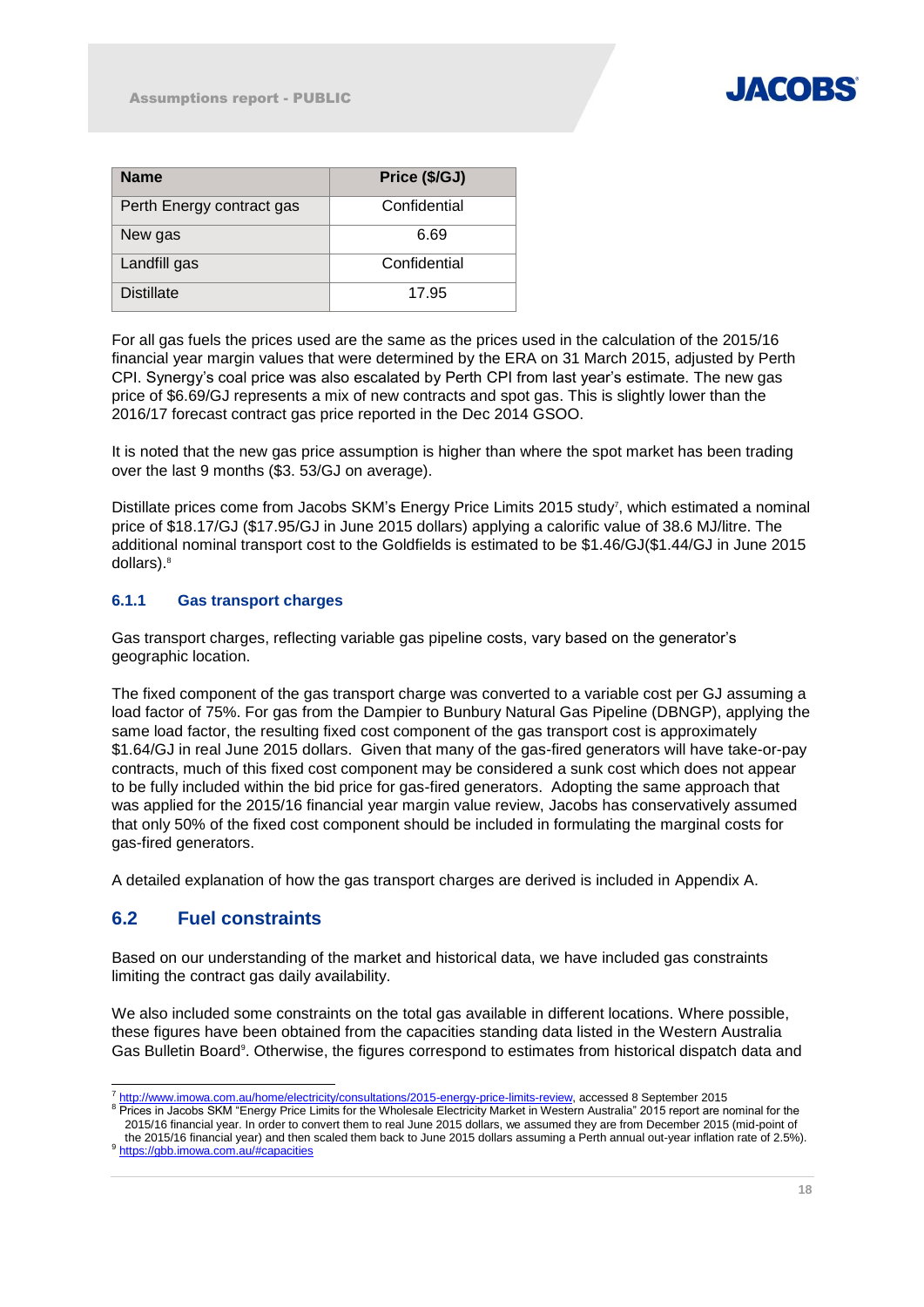

liquid fuel usage for 2008, and fine-tuned in our PLEXOS model during previous SWIS back-casting exercises.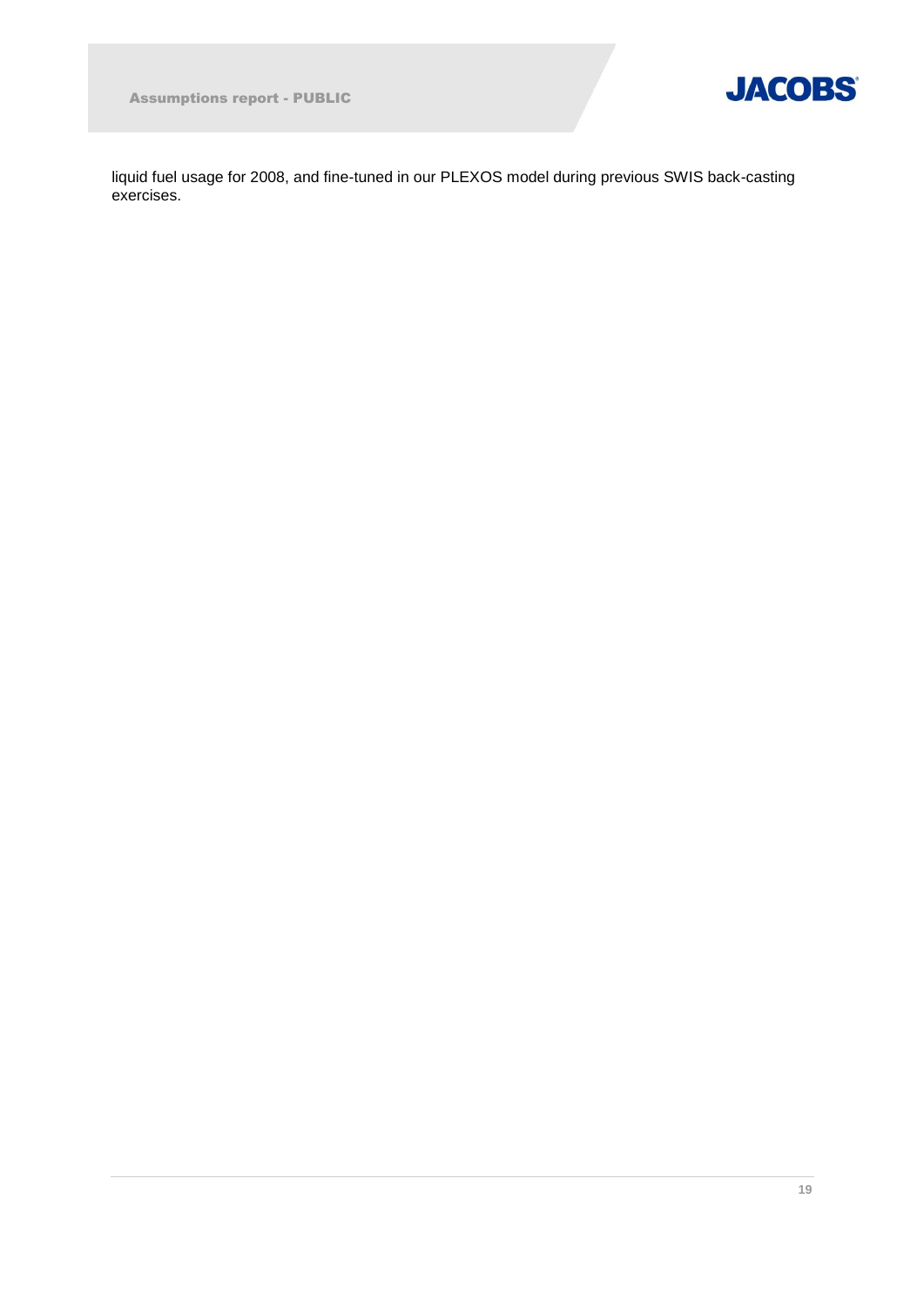

## **7. General assumptions**

## **7.1 Existing generators**

The modelling of the existing generation system includes the larger private power stations owned by Alcoa and the Goldfields miners.

For 2016/17 modelling, Jacobs assumes that all Muja units that were being recommissioned are now fully operational.

Some of the objects listed may represent the aggregation of one or more actual facilities.

#### **7.1.1 Unit commitment**

1

Unit commitment is determined within the PLEXOS simulations to minimise total system costs taking cognisance of unit start-up costs. Start-up costs for Pinjar units  $1 - 7$  were derived from assumptions provided in Jacobs 2015 Energy Price Limits report<sup>10</sup>.

Start-up costs for some other facilities were updated in accordance with confidential advice previously provided by market participants. For the remaining facilities, start-up costs were based on a Perth CPI escalation of the values used in the 2015/16 financial year margin values review, which were provided by the IMO.

For some units that typically operate as "must-run", unit commitment is imposed on the model. Specifically, the Bluewaters units, Muja 7 and 8, Collie, Kwinana NewGen, cogeneration units and other generators meeting private loads are treated as units that must generate whenever they are available.

#### **7.1.2 Planned maintenance and forced outages**

Planned maintenance is modelled in PLEXOS in one of two ways: either explicitly with users specifying the period over which the unit will not be available, or via maintenance rates. If maintenance rates are used, PLEXOS schedules the maintenance to occur in periods of high reserve, where possible, by allocating maintenance in such a way that the minimum reserve level across the year is maximised.

Forced outages are unplanned, and can occur at any time. These are randomly determined in PLEXOS and differ in each Monte Carlo simulation. Ten Monte Carlo simulations are to be conducted for this analysis. In each simulation, the frequency with which forced outages occur is determined by the forced outage rate and mean-time-to-repair parameters in the model. Outage rates have been provided by the IMO, based on historical full and partial outage data and consideration of major outages planned for 2016/17. No outage rates are included for wind farms since the historical generation profiles of these units will already include outages.

During the 2013 stakeholder consultation process, Tiwest provided an updated mean time to repair for its facility on a confidential basis, based on observed repair times from March 2012 to February 2013. This information has been included in this analysis.

<sup>&</sup>lt;sup>10</sup> [http://www.imowa.com.au/home/electricity/consultations/2015-energy-price-limits-review,](http://www.imowa.com.au/home/electricity/consultations/2015-energy-price-limits-review) accessed 8 September 2015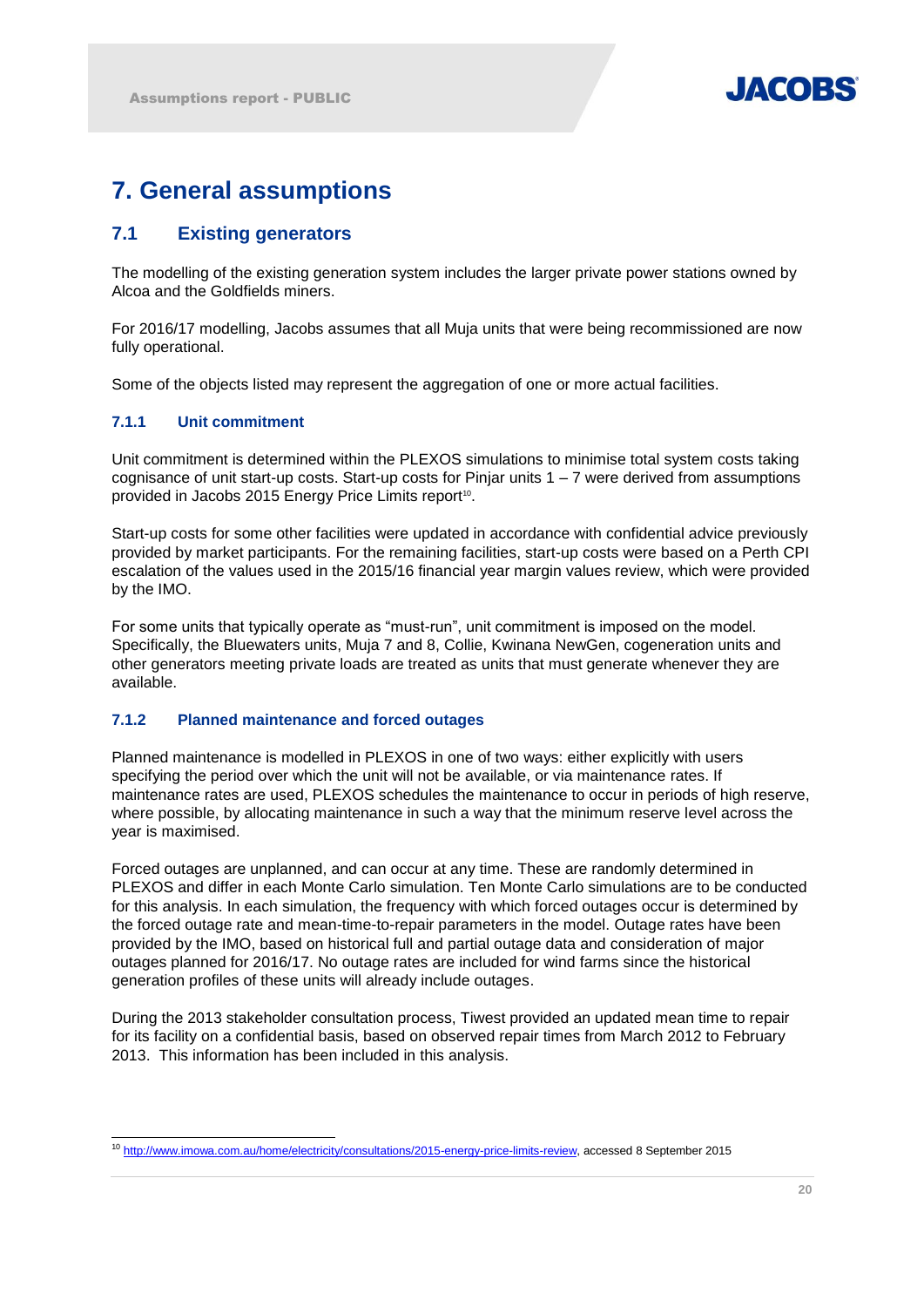

#### **7.1.3 Short run marginal cost calculations**

Within the PLEXOS software, the SRMC is calculated as follows<sup>11</sup>:

#### *SRMC = marginal heat rate \* (fuel price + variable transport charge) + VOM cost*

This SRMC is then divided by the marginal loss factor (MLF) to determine the merit order of dispatch. The assumed MLFs have been obtained from the IMO website for 2015/16<sup>12</sup>.

SRMC values for all generators are estimated for 2016/17 based on the primary fuel only and considering the average heat rate at maximum capacity. Most of the input values were obtained from publicly available information (SOO, planning reviews, IMO website, and companies' websites). In some cases, market participants have provided more accurate details on a confidential basis. For example for the 2013 review Vinalco provided updated heat rate, fuel price and variable operating and maintenance (VOM) cost values for its facilities.

Missing parameters such as VOM costs were estimated by Jacobs, considering the nature and known characteristics of the facilities, or based on actual half-hourly dispatch information. The VOM cost for Perth Energy was derived from the Energy Price Limits report 2011<sup>13</sup>, taking the reported VOM cost per hour of \$270.00 in March 2012 dollars<sup>14</sup> adjusted to June 2015 dollars, multiplying by an estimate of hours operating based on 2013/14 actual data, and then dividing by an estimate of annual generation also based on the 2013/14 actual data. More recent Energy Price Limit reports have not provided any updated to these VOM assumptions.

For the wind farms and landfill gas plants the assumed value of Large-scale generation certificates (LGC) has been subtracted from the variable operating and maintenance costs, resulting in a negative SRMC. Even with a Balancing Price of \$0/MWh, renewable generators would be foregoing LGC revenue if they were shut down. The LGC price assumed in this study is \$49.27/MWh in real June 2015 dollars, based on LGC certificates currently being traded. The recent government agreement on the RET has resulted in elevated LGC prices since March 2015, so this figure is based on certificates traded since that date. Generation profiles for Albany, Emu Downs, Collgar and Alinta wind farms use 2012/13 historical data so that they are properly correlated to the load profile. For the smaller wind farms such as Denmark and Blairfox Karrakin, are modelled using an assumed average annual capacity factor.

#### <span id="page-20-0"></span>**7.1.4 Heat rates**

1

The sent out heat rates used in the modelling are based on available published or calculated values, using engineering judgement, for the rated plant capacities at ISO conditions, expressed as higher heating value (HHV). In some instances, generators have provided more accurate information on a confidential basis following a request for details made by the IMO as part of the consultation process for previous margin value reviews. In the market modelling, polynomial heat input functions are specified for most generators and the SRMC at any output level is calculated based on the marginal heat rate at that point on the curve.

An example heat input function and resulting average heat rate curve are provided in [Figure 7-1.](#page-22-0) The marginal heat rate at any level of output is defined as the gradient of the heat input curve. It should be

 $11$  Note that the carbon cost for the 2016/17 simulations will be zero.

<sup>12</sup> <http://www.imowa.com.au/market-data-loss-factors>

<sup>13</sup> [http://www.imowa.com.au/f4153,1608610/SKM\\_MMA\\_Final\\_2011\\_EPL\\_Report\\_v1.1.pdf](http://www.imowa.com.au/f4153,1608610/SKM_MMA_Final_2011_EPL_Report_v1.1.pdf)

<sup>&</sup>lt;sup>14</sup> Prices in the SKM MMA "Energy Price Limits for the Wholesale Electricity Market in Western Australia from October 2011" report are nominal for the year commencing October 2011. In order to convert them to real June 2013 dollars, we assumed they are from March 2012 (mid-point of the year commencing October) and then scaled up to June 2013 dollars assuming a Perth annual out-year inflation rate of 2.5%).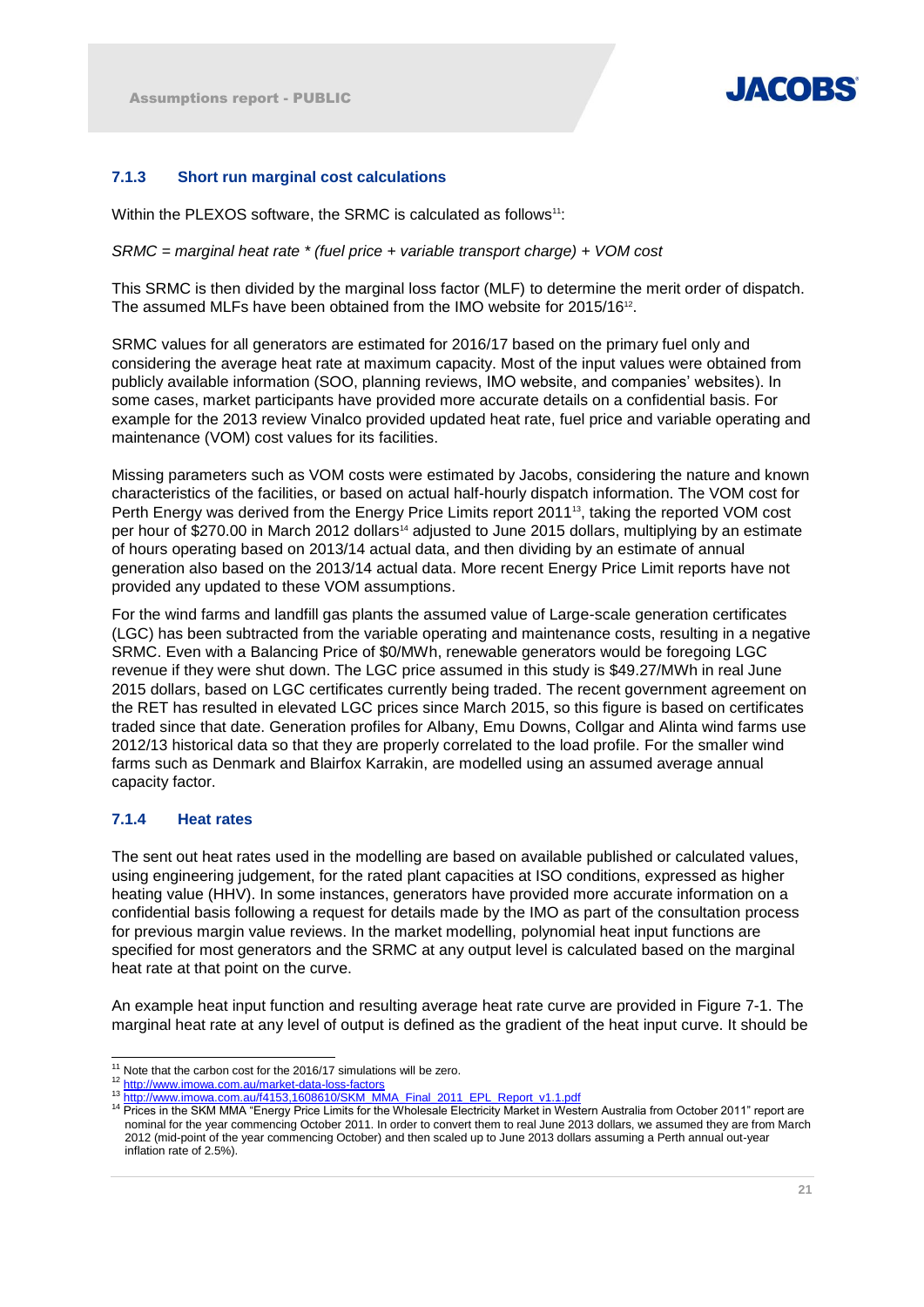

noted that the marginal HHV heat rate is typically lower than the average HHV heat rate at maximum sent-out rated capacity.

In some instances, no information on the heat input function is available. For these units, a static heat rate value is assumed regardless of output level. These units are not ones that would be expected to provide reserve, so the lack of heat input function is not considered material for this analysis.

For the generators servicing intermittent load only an average heat rate is assumed, since the full capacity range of the generator is not modelled in the simulation. For these generators, only the generation in addition to the private load is offered into the market, up to the maximum scheduled generation volume. On average, it is assumed that a generator servicing private load that is offering additional generation into the market is operating at a relatively efficient point on its heat rate curve.

#### **7.1.5 Kwinana NewGen**

The Kwinana NewGen CCGT consists of a 160 MW open cycle gas turbine, and a 160 MW steam turbine. In base load operation, 240 MW of power may be provided, with an additional 80 MW available from the steam unit during peak periods through auxiliary duct firing. The steam turbine cannot operate without the gas turbine. Therefore, the contingency risk that this unit imposes on the system is equal to the combined output from the power station.

### **7.2 Future generators**

No new generators are assumed to be committed within the review period.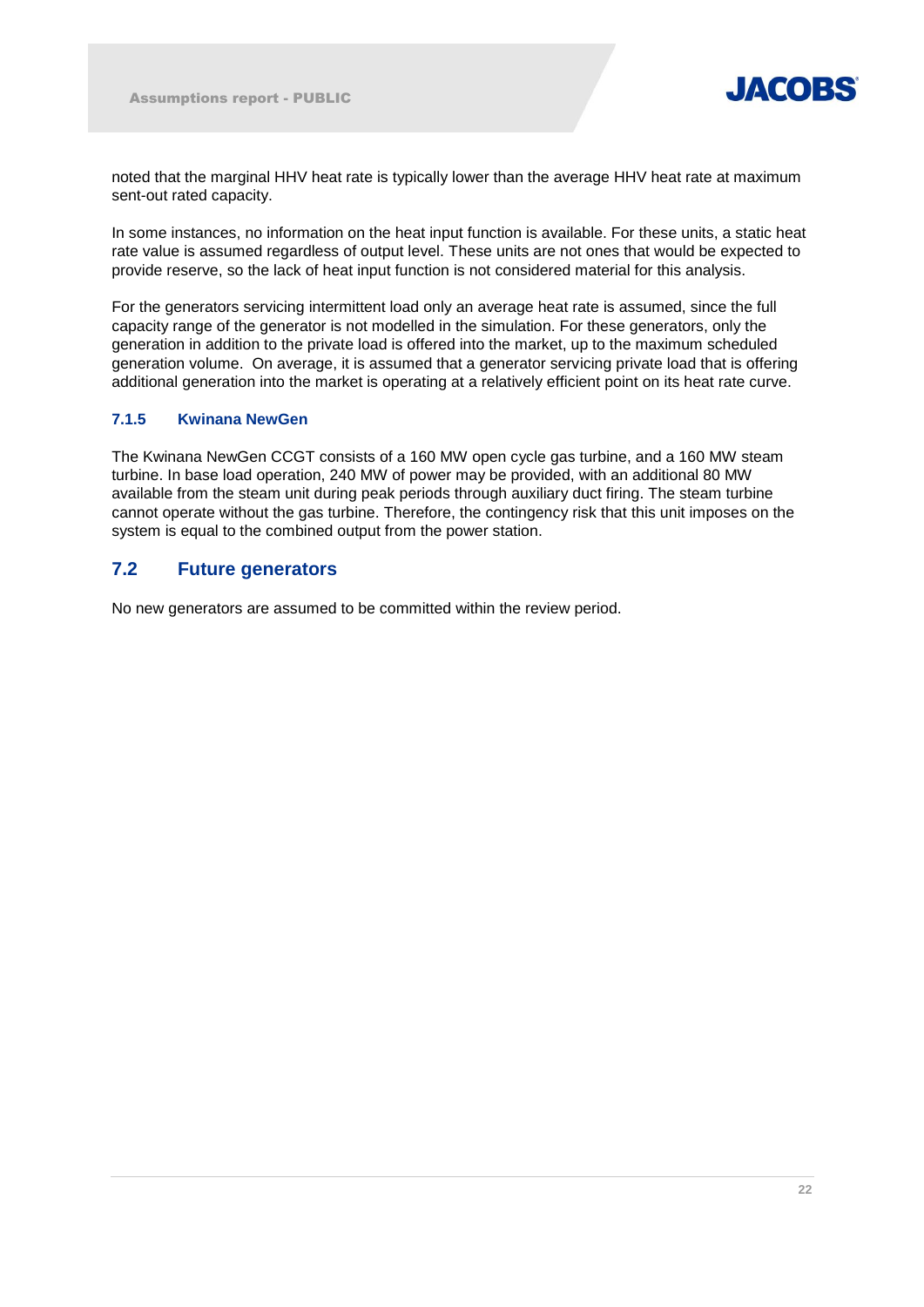<span id="page-22-0"></span>

## **Figure 7-1 Example of performance curve for a typical GTG unit, at ISO conditions**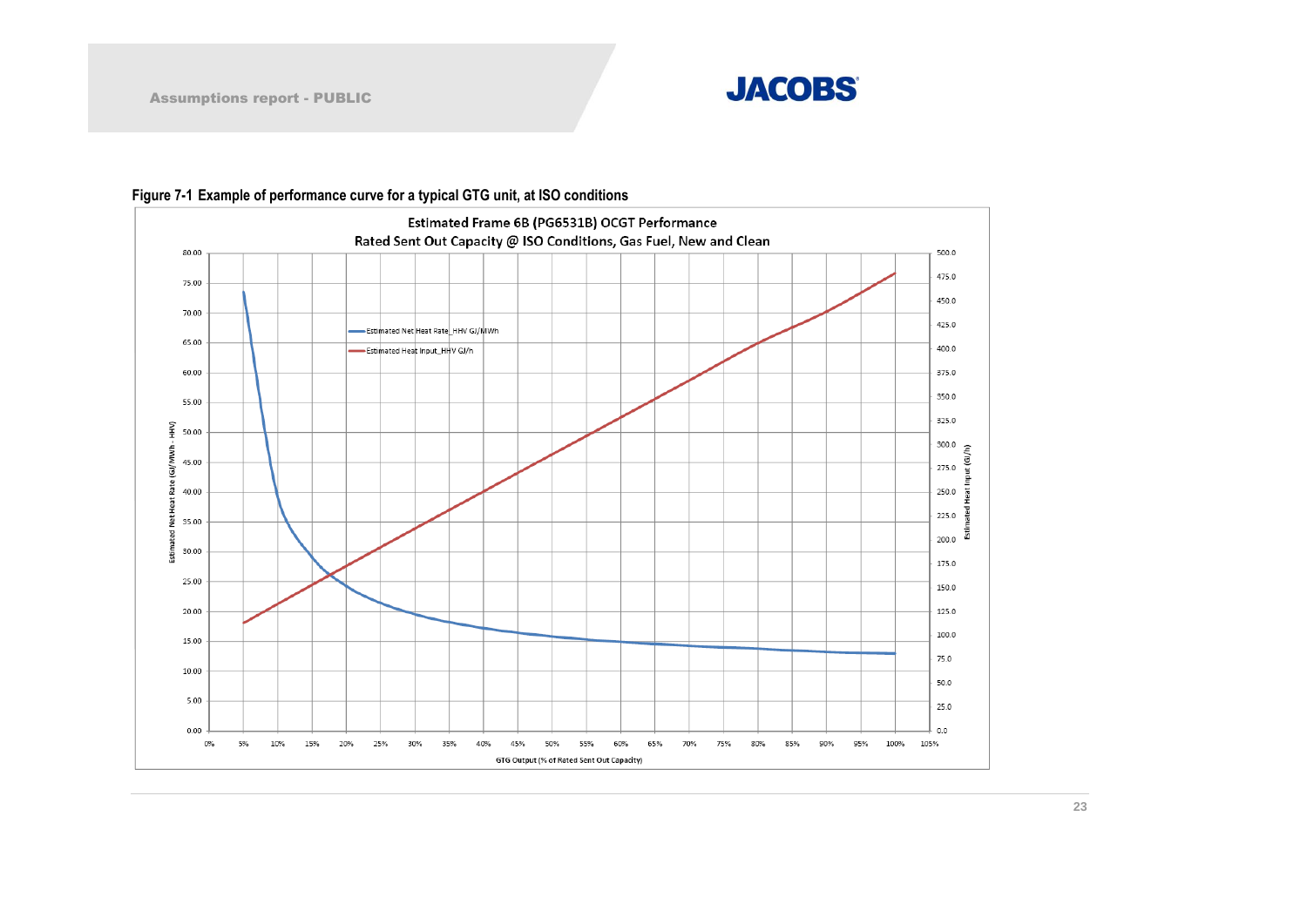

## **8. Reserve modelling assumptions**

In determining the availability cost of providing ancillary services, both SR and LFAS will be modelled in PLEXOS.

System Management has been consulted on the information in this section to verify its accuracy.

## **8.1 Spinning reserve**

The SR requirement in the WEM is equivalent to 70% of the generating unit producing the largest total output in that period. Spare capacity on other generating units and/or interruptible load is made available to support system frequency in the event of a contingency.

## <span id="page-23-0"></span>**8.2 Load following reserve**

LFAS is required to meet fluctuations in supply and demand in real time. The LFAS is a component of the SR. Therefore, the same MW of reserve may be used to meet both the LFAS and SR requirements. The total SR requirement in the WEM is therefore reduced by the amount of LFAS that is being provided. The exception to this is any LFAS that is provided by NewGen Kwinana CCGT and Cockburn CCGT, both of which are too slow to be a suitable substitute for SR.

There are two LFAS's in the WEM: raise and lower. Based on the estimate of the LFAS requirement provided in System Management's Ancillary Service Report for 2015<sup>15</sup>, for the 2016/17 financial year we assume a LFAS requirement of 72 MW for raise and 72 MW for lower with a ramp rate of +/- 14.4 MW/min. System Management is able to reduce the LFAS requirement for some Trading Intervals where, for example, calm conditions are forecast. However, as no guidelines are available to support the modelling of such reductions, the modelling will assume the full  $\pm$  72 MW requirement for all Trading Intervals.

The generators providing LFAS must be able to raise or lower their generation in response to automatic generation control (AGC) signals. The same generator does not need to provide both the raise and lower LFAS. Indeed, the LFAS market allows participants to offer for one and not the other. However, in aggregate across all generators providing LFAS the total required amounts of raise and lower service must be available.

While the dispatch of a load following generator can vary from minute to minute to meet generation and demand fluctuations, for modelling purposes it is assumed that, on average across the half hour period, a load following generator is not providing any load following. That is, intra-half-hour load following fluctuations in their generation average out.

## **8.3 Load rejection reserve**

Load rejection reserve (LRR) is required to provide system stability in the event of sudden, unplanned load disconnection. LRR is modelled in PLEXOS as a lower reserve. The generators providing LRR must be able to lower their generation in response to Load Rejection. Spare lowering capacity in a generator that provides LRR can also be available for LFAS, although the exception.

Only Synergy units are able to provide LRR. The amount of LRR required in any time period t is as follows:

*LRR* = *120MW* – (*72MW* – *NewGen\_LFAS\_provision\_t – Cockburn\_LFAS\_provision\_t*)

where the 72MW represents the current LFAS requirement, and NewGen\_LFAS\_provision\_t and Cockburn\_LFAS\_provision\_t is the amount of LFAS provided by NewGen Kwinana and Cockburn CCGT respectively.

l <sup>15</sup>[\(http://www.imowa.com.au/docs/default-source/System-Management-Reports/final-2015-ancillary-services-report-for-imo-website.pdf?sfvrsn=0](http://www.imowa.com.au/docs/default-source/System-Management-Reports/final-2015-ancillary-services-report-for-imo-website.pdf?sfvrsn=0).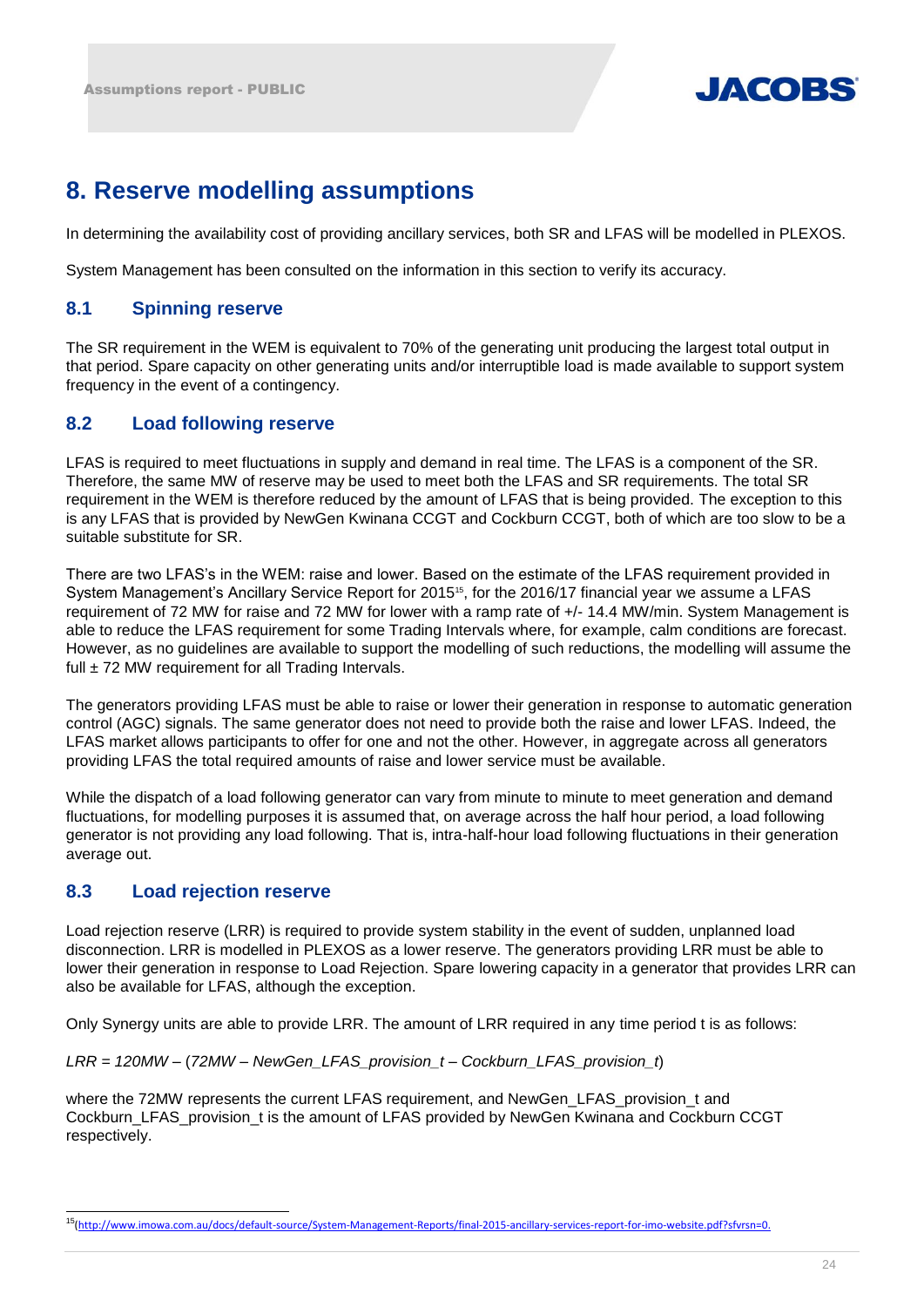

## **8.4 Reserve provision**

PLEXOS requires the user to specify which generators can provide a particular type of reserve. Some may be better suited for providing SR than LFAS, and some may not be suitable for providing reserve at all, depending on their operational flexibility and the commercial objectives of their owners. Both Synergy and IPPs are able to provide LFAS subject to meeting technical requirements (i.e. being connected to AGC). At present NewGen Kwinana is the only IPP providing LFAS. System Management has confirmed that no other IPP is currently in the process of qualifying as an LFAS Facility. We have therefore assumed that NewGen Kwinana will remain the only IPP providing LFAS during this period. SR is provided by Synergy or through ancillary service contracts.

For all generators specified as being able to provide reserve, PLEXOS is set up to assume that, if a unit is generating, all spare capacity could contribute to providing reserve. This is not always possible, so PLEXOS allows users to specify a *Reserve.Generator.Max response* for each generator that can provide reserve. If used, this property limits the reserve provided by a generator in a given period to the minimum of the *Max response* and the spare capacity on the generating unit.

The maximum responses currently assumed are based on information provided by System Management. For some units, all spare capacity is assumed to be available for providing SR, LFAS and LRR. For LFAS, the maximum response represents a unit's ability to increase or decrease output within a 5 minute period. Both LFAS raise and lower could be provided by a unit simultaneously. For SR and LRR, additional restrictions are imposed on some units, as suggested by System Management.

## **8.5 Ancillary service contracts**

Some reserve may be provided by reducing load through interruptible load ancillary service contracts. System Management's latest advice is that 42 MW of interruptible load is assumed to be available. This interruptible load can be used at all times to provide SR.

Effectively, the SR requirement to be provided by Synergy in period *t* is therefore equal to:

*70%\* largest generating unit – 42 MW interruptible load –* (*72 MW load following reserve – NewGen\_LFAS\_provision\_t – Cockburn\_LFAS\_provision\_t*)*.*

NewGen's provision of LFAS is subtracted off the 72MW of LFAS provided each period because NewGen's LFAS is much slower than Synergy's LFAS, and is not therefore a suitable substitute for SR.

## **8.6 Value of reserve shortage**

Clause 3.10.2 (d) of the Market Rules states that the SR requirement may be relaxed if:

"…all reserves are exhausted and to maintain reserves would require involuntary load shedding".

To ensure that reserve levels are relaxed prior to involuntary load shedding, a value of reserve shortage (VoRS) is defined representing the cost per MWh of not meeting the reserve requirement. In PLEXOS, a VoRS of \$1,000/MWh is assumed for the WEM to ensure that the reserve is met in most circumstances except when involuntary load shedding would occur.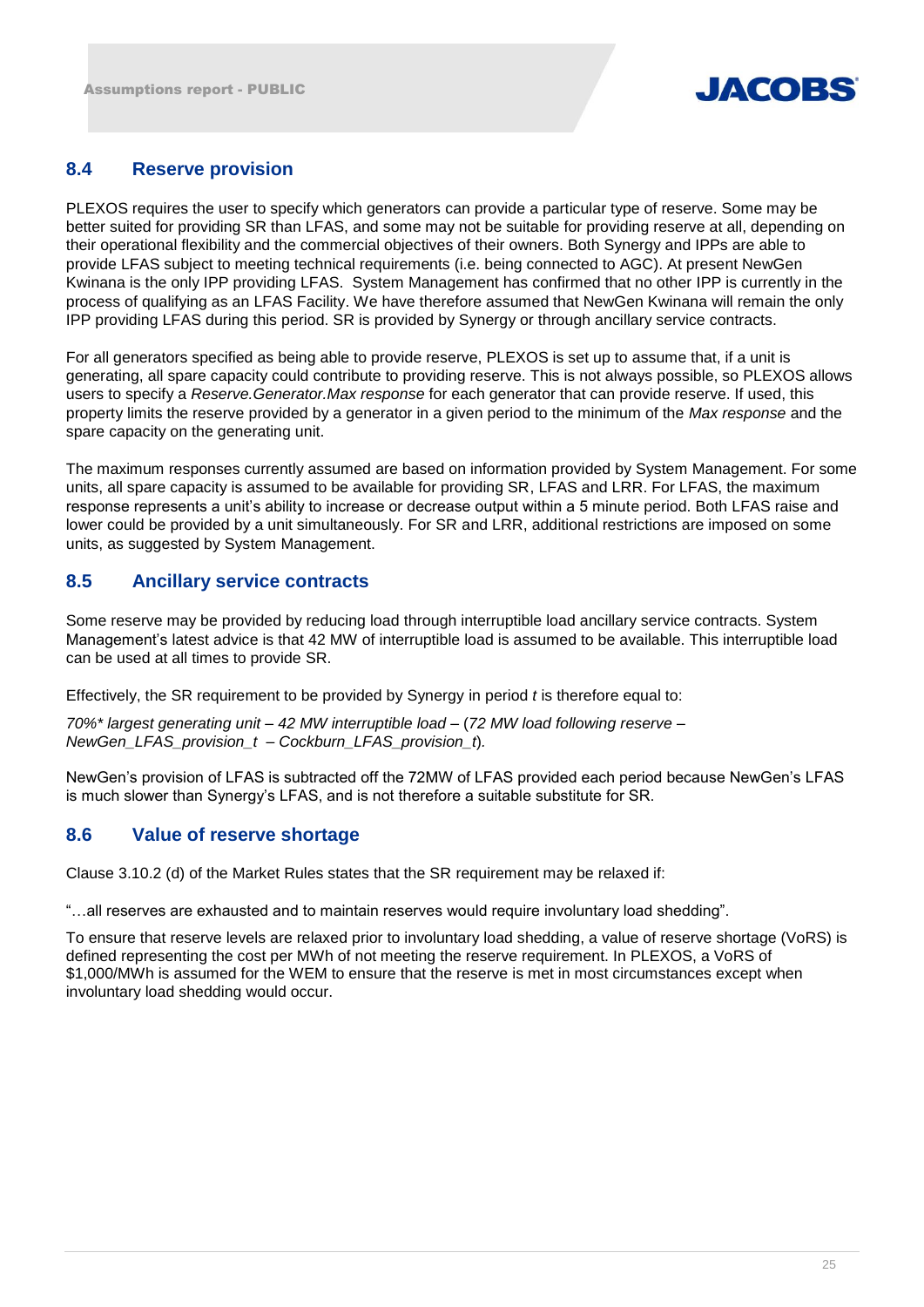

## <span id="page-25-0"></span>**Appendix A. Pipeline tariffs**

### **A.1 DBNGP tariffs**

### **A.1.1 Tariff components**

Dampier to Bunbury Natural Gas Pipeline (DBNGP) tariffs have been calculated using the same approach as that which was used for the 2012 margin values review.

The relevant tariffs for all but one shipper are those paid under the Standard Shipper Contract (SSC) which is available on the DBP website. Although the Base T1 Tariff referred to in the SSC is \$1.053 at 1 January 2003, this does not take into account tariff adjustments for capacity expansions. When account is taken of this, ACIL Tasman referred to an SSC T1 tariff at 1 January 2010 of \$1.4942 which, when escalated at the Perth Consumer Price Index (All Groups)<sup>16</sup> results in a tariff of \$1.5411/GJ at 1 January 2011. This 2011 tariff has been confirmed by DBP which quotes a tariff paid under this contract of \$1.5411/GJ.

According to the SSC, from 1 January 2012 to 1 January 2017 Base T1 tariffs escalate at Perth CPI-2.5%. However, our understanding is that the Aggregate Tariff Adjustment Factor (ATAF) to account for capacity reservation increases continues to escalate at the full CPI.

Thus, we have calculated tariffs in two parts:

- A Base T1 Tariff of \$1.349/GJ at 1 January 2011 (calculated by escalating the \$1.053/GJ referred to in the SSC) which we assume escalates at Perth CPI-2.5%
- An ATAF adjustment of \$0.192/GJ at 1 January 2011 (calculated by difference from the \$1.5411) which we assume escalates at full Perth CPI<sup>17</sup>.

#### **A.1.2 CPI numbers and estimates**

The Perth CPI for 2012-13 was 2.5%. The Western Australian 2013-14 budget forecasts for Perth CPI were 2.5% each year from 2013-14 to 2016-17.

In its calculations, Jacobs has used the following September to September quarter Perth CPI increases:

- 3.1% for Sept 2009 to Sept 10 actual which determined the pricing for calendar year 2011
- 2.8% for Sept 2010 to Sept 11 actual which determined the pricing for calendar year 2012
- 2.0% for Sept 2011 to Sept 12 (including carbon price effect) actual which set the price for calendar year 2013
- 2.6% for Sept 2012 to Sept 2013 actual, which determined the price for calendar year 2014
- 2.6% for Sept 2013 to Sept 2014, actual, which determined the price for calendar year 2015
- 2.5% for Sept 2014 to Sept 2015 assumed, which will set the price for calendar year 2016
- 2.5% for Sept 2015 to Sept 2016 assumed, which will set the price for calendar year 2017

Where relevant, Jacobs has assumed that Australia CPI<sup>18</sup> will be 2.5% pa in each year.

#### **A.1.3 Full-haul tariff calculations in nominal dollars**

The Perth CPI assumptions and tariffs calculated are provided in Table A-1.

<sup>17</sup> We note that the reference period for the CPI calculations was changed by the ABS in 2012. We have used the new reference period in our calculations. As a result, there are minor rounding differences from our previous report.

<sup>1</sup> <sup>16</sup> The Perth Consumer Price Index (All Groups) published by the Australian Bureau of Statistics is referred to in this report as Perth CPI.

<sup>&</sup>lt;sup>18</sup> In this report Australia CPI refers to the Consumer Price Index All Groups weighted average for All Capital Cities published by the Australian Bureau of Statistics.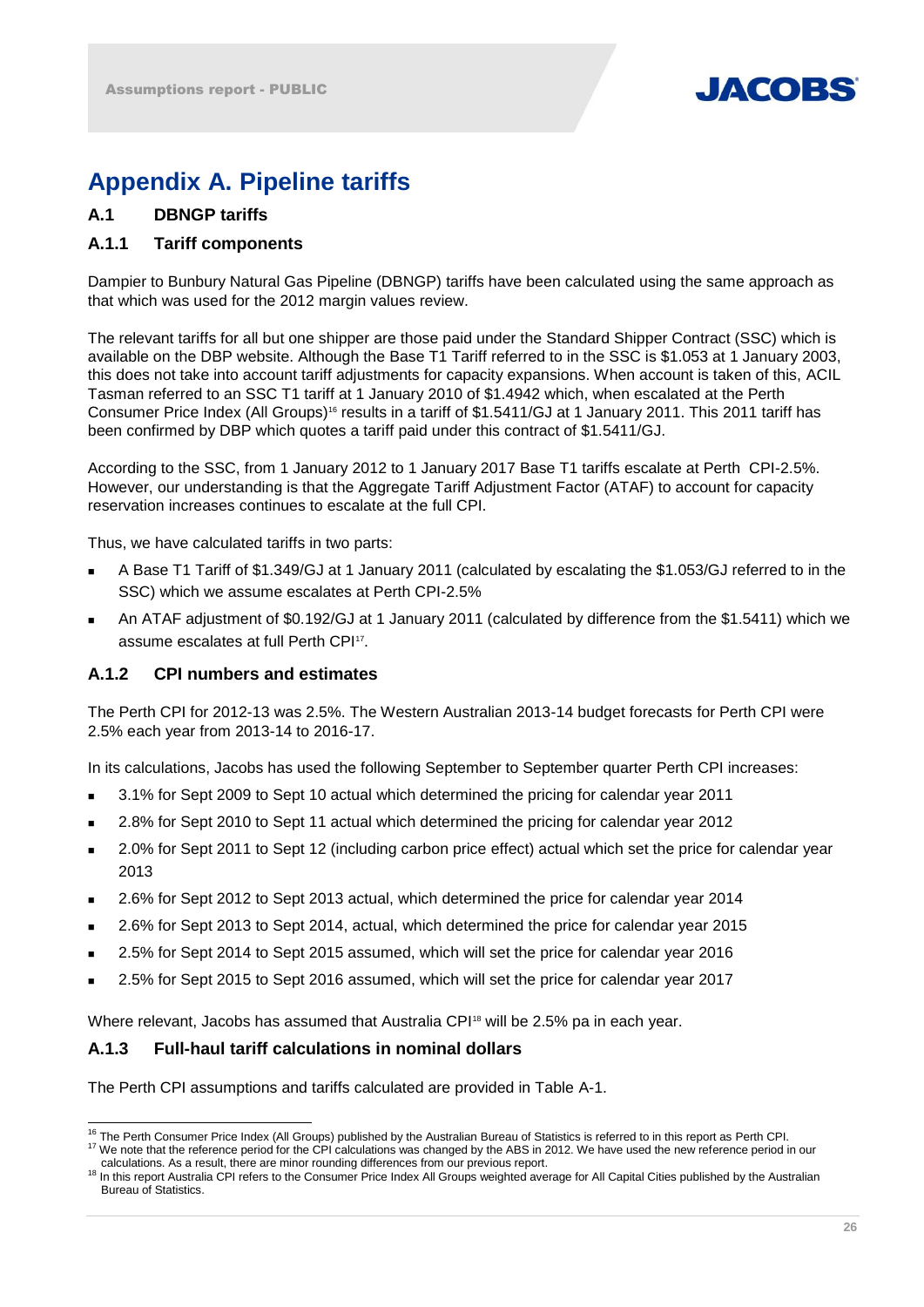|                     | Calendar 2014<br>(actual) | Calendar 2015<br>(part forecast) | Calendar 2016<br>(forecast) | Calendar 2017<br>(forecast) |
|---------------------|---------------------------|----------------------------------|-----------------------------|-----------------------------|
| Perth CPI increase* | 2.6%                      | 2.6%                             | 2.5%                        | 2.5%                        |
| <b>Base Tariff</b>  | \$1.35                    | \$1.35                           | \$1.35                      | \$1.35                      |
| <b>ATAF</b>         | \$0.21                    | \$0.22                           | \$0.22                      | \$0.23                      |
| Total               | \$1.56                    | \$1.56                           | \$1.57                      | \$1.57                      |

#### **Table A- 1 Actual and forecast CPI and tariffs for the DBNGP, nominal dollars**

\* From September to September. Calendar 2015 is based on Sept 2014 to forecast Sept 2015 Perth CPI and Calendar 2016 and 2017 tariffs are based on forecast Perth CPI. Note that numbers in the table may not add to total due to rounding.

#### **A.1.4 Full-haul tariff calculations in real dollars of June 2015**

Based on our calculations and assumptions we have estimated that the tariffs will be \$1.56/GJ for calendar year 2016 and \$1.57 for calendar year 2017 in nominal terms.

Assuming equal quantities off-taken in each of the four quarters and using the Perth CPI Index of 107.7 in June 2015 as the base and assuming that Perth CPI growth will be 2.5% pa between June 2015 and 2017, we have estimated the average tariff in 2016-17 in real June 2015 dollars to be \$1.51/GJ at 100% load factor.

#### **A.1.5 Commodity and capacity components**

The Base Tariff has a capacity reservation to commodity ratio of approximately 80% to 20%. As a result we have assessed:

- The capacity reservation tariff to be \$1.21/GJ of capacity reserved
- The commodity component to be \$0.302/GJ of gas transported.

#### **A.1.6 Part haul transport**

All gas which is delivered south of Compressor Station 9 (north of the Muchea offtake point) is deemed to be full haul, regardless of inlet point.

Part haul transport, for gas delivered north of Compressor Station 9, is essentially calculated at the full haul tariff multiplied by the distance factor. The distance factor as defined in the Part Haul Shipper Contract is the distance from the inlet to the outlet points divided by 1400.

For the tariffs calculated above, the part-haul tariffs in real \$June 2015 are:

- A capacity reservation tariff of \$0.000860/GJ of capacity reserved multiplied by the distance transported
- A commodity tariff of \$0.000215/GJ transported multiplied by the distance transported.

### **A.2 Goldfields Gas Pipeline (GGP)**

#### **A.2.1 Tariffs for transport through uncovered expansions**

While part of the GGP is regulated by the ERA, uncovered expansions, such as those under which new gas supply contracts would likely be transported, are not regulated. As a result, applicable tariffs are not readily available in the public arena.

The GGP website provides a tariff range which it states are rates that typically apply. These are: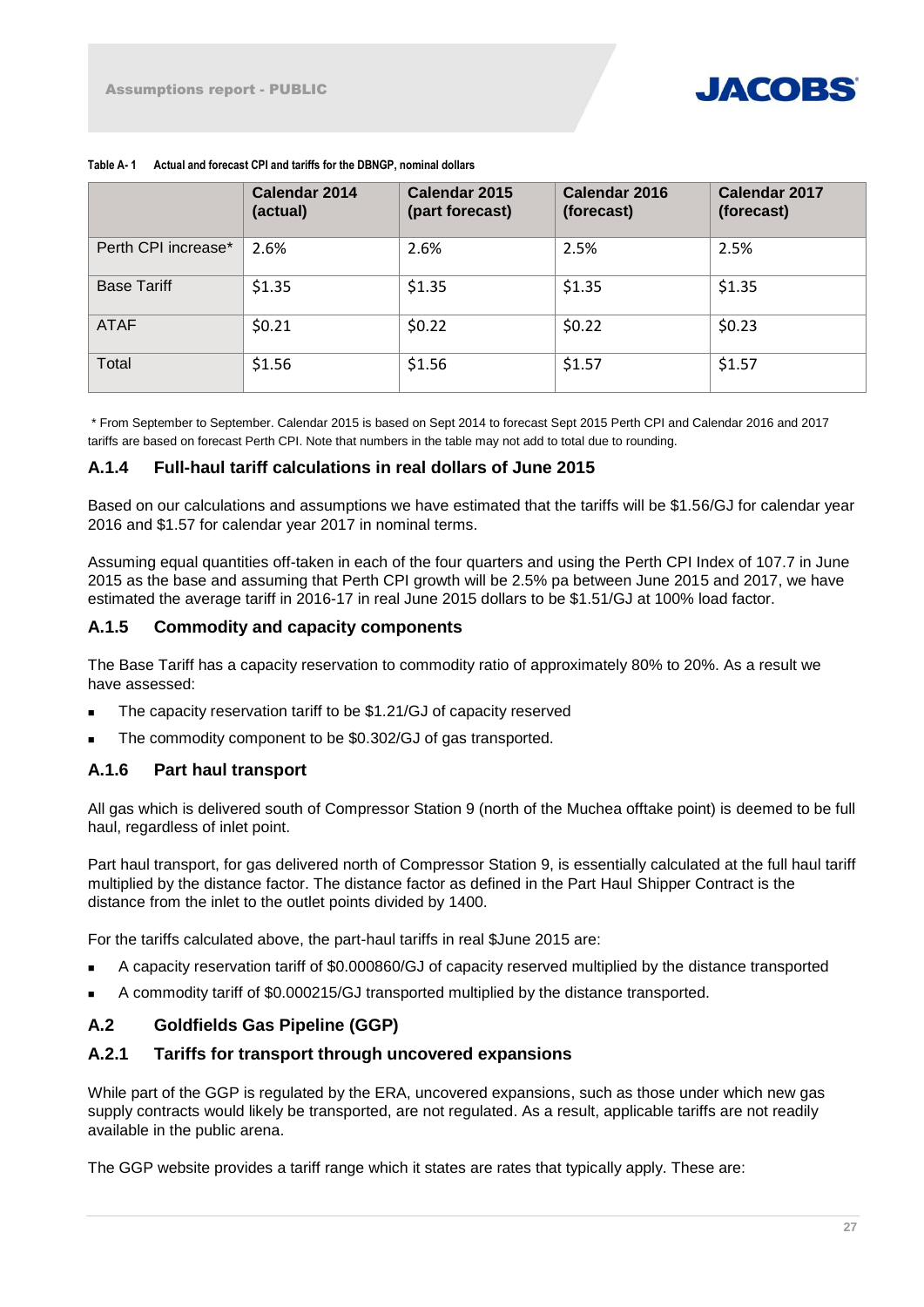

- Toll charge: \$0.243512 \$0.294649/GJ MDQ
- Capacity reservation charge: \$0.001685 \$0.002040/GJ MDQ/km
- Throughput charge \$0.000634 \$0.000767/GJ/km.

These rates are at June 1997 with quarterly indexation using the Australia All Groups CPI, for which the June 1997 index value was 66.9.

The upper end of the range applies to shorter contracts (1-5 years) and the lower end of the range to long contracts (15-20 years). In addition, tariffs are negotiated, taking into account the particular needs of the shipper.

Given the high price of gas plus transport through the GGP, we expect that prices can be negotiated towards the lower end of the range. As a result, while we do not expect transportation contracts to be 15-20 years duration, we have used the lower end of the range in our calculation and escalated prices from June 1997. This approach is similar to that taken by ACIL Tasman in its February 2013 draft report to IMO entitled Gas Prices in Western Australia<sup>19</sup>.

The escalation of tariffs at 100% Australia CPI between June 1997 and June 2013 results in a Toll charge of \$0.384/GJ MDQ, a Capacity reservation charge of \$0.00259/GJ MDQ/km and a Commodity charge of \$0.000974/GJ/km applicable in September 2013.

In order to calculate the tariffs, the Toll charge is multiplied by the contracted capacity, the Capacity reservation charge is multiplied by the contracted capacity times the pipeline distance from the inlet to the offtake point and the Commodity charge is multiplied by the throughput times the pipeline distance from the inlet to the offtake point.

This results in an indicative tariff of \$5.37/GJ in June 2015 dollars, for a 100% load factor customer in Kalgoorlie  $(1380 \text{ km})$  in 2016-17<sup>20</sup>.

#### **A.3 Transport costs for SWIS generators in 2016-17**

Based on the above analysis, the transport costs for individual generators in the SWIS are set out below in Table A-2.

The calculations show the variable and fixed components in \$/GJ, assuming a 75% load factor of which only 50% is included in the calculation and take account of distances specified by ACIL Tasman where relevant.

| Generator            | <b>Tariff Used</b> | <b>Distance</b> | Variable<br>transport<br>charge | <b>Fixed Transport</b><br>Charge, 75%<br><b>LF, \$June 2015</b> | <b>Total transport Charge</b><br>(50% of fixed component)<br><b>\$June 2015</b> |
|----------------------|--------------------|-----------------|---------------------------------|-----------------------------------------------------------------|---------------------------------------------------------------------------------|
| Alinta Pinjarra      | DBNGP T1           |                 | 0.30                            | 1.61                                                            | 1.10                                                                            |
| Alcoa Wagerup        | DBNGP T1           |                 | 0.30                            | 1.61                                                            | 1.10                                                                            |
| PPP KCP EG1          | DBNGP T1           |                 | 0.30                            | 1.61                                                            | 1.10                                                                            |
| <b>SWCJV Worsley</b> | DBNGP T1           |                 | 0.30                            | 1.61                                                            | 1.10                                                                            |

**Table A- 2 Transport costs for SWIS generators in 2016-17 in \$June 2015/GJ**

 19 ACIL Tasman draft report to the Independent Market Operator, "Gas prices in Western Australia: 2013-14 review of inputs to the Wholesale Electricity Market", February 2013. available at http://www.imowa.com.au/f7054,3421460/Gas\_Prices\_in\_WA\_2013-14\_Draft\_for\_consultation

<sup>20</sup> Thus, for Parkeston, for example, which has a pipeline distance of 1380 km at an annual load of 365 GJ at 100% load factor this results in a Toll Charge of (0.380 x 365) plus a Capacity reservation charge of (\$0.00263 x 365 x 1380) plus a Throughput charge of (\$0.000988 x 365 x 1380) all divided by the throughput (365 GJ) = \$5.37/GJ in September 2015. Assuming a 75% load factor, the Toll Charge and Capacity Reservation Charge are divided by 0.75 resulting in a transportation charge of \$6.74GJ.